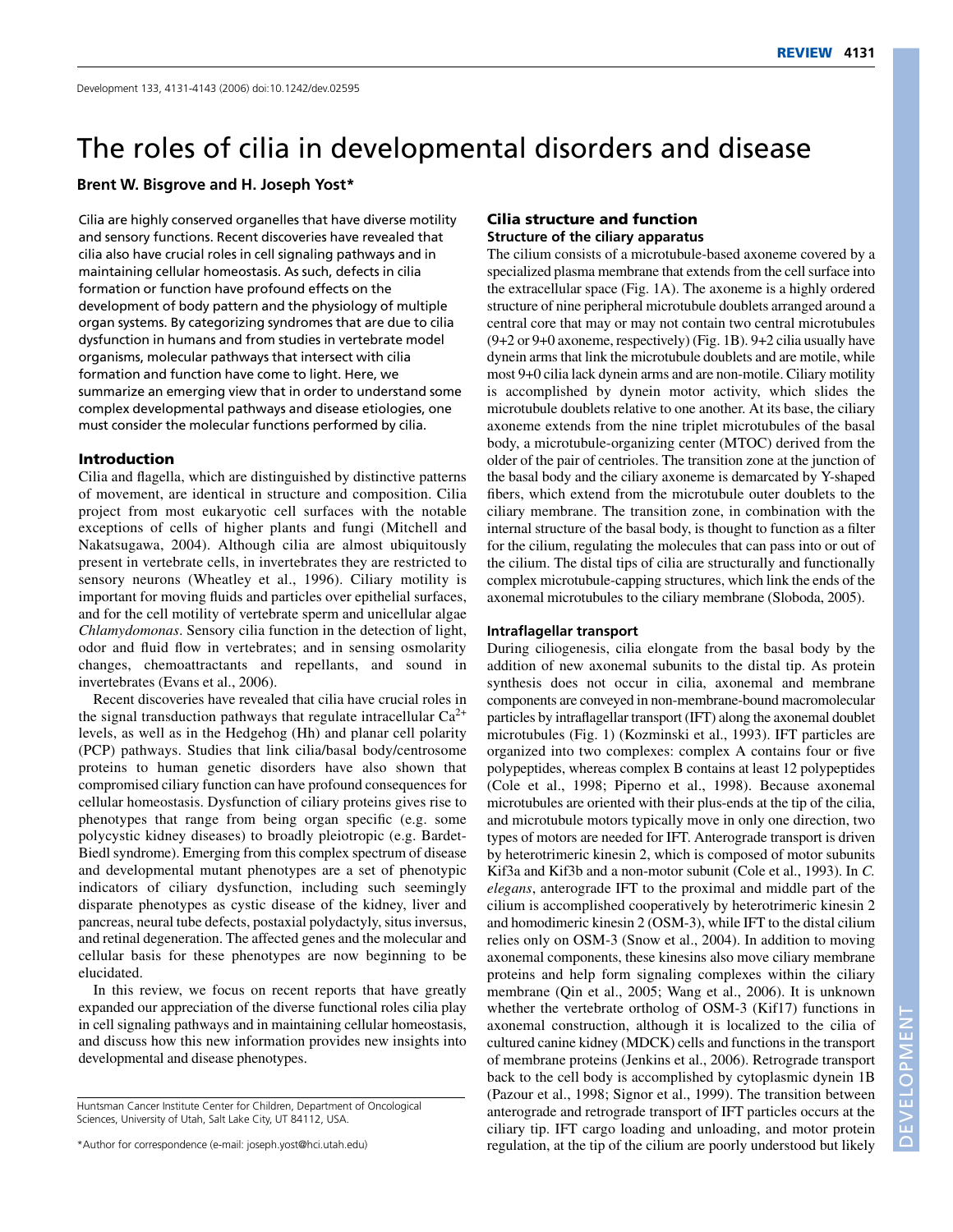

 $9 + 2$ motile cilium  $9 + 0$ sensory cilium **Radial spokes Dynein arms**

**Fig. 1. Cilia structure and intraflagellar transport.** (**A**) A typical cilium consists of an axoneme of nine doublet microtubules (two are shown in B). Each doublet arises from the inner two microtubules of the basal body microtubule triplets. The axoneme is surrounded by a specialized ciliary membrane that is separated from the cell membrane by a zone of transition fibers. (**B**) A cross-section of 9+2 and 9+0 cilium. Cilia are broadly divided into two types based on the presence or absence of a central pair of microtubule singlets in the axoneme (9+2 or 9+0 structure, respectively). Inner and outer dynein arms, which are usually associated with 9+2 cilia, can be present in either type of cilium and are important for ciliary motility. Ciliary assembly and maintenance is accomplished by intraflagellar transport (IFT), which relies on the microtubule motor proteins kinesin 2 and cytoplasmic dynein to transport IFT protein complexes and their associated cargo up and down the length of the cilium (depicted in A). Abbreviations: Eb1, endbinding protein 1; Pc1 and Pc2, polycystin 1 and polycystin 2.

include proteins that are involved in the control of microtubule stability, such as the plus-end-binding protein, Eb1 (Pedersen et al., 2003).

The basal body-centrosome complex also plays a crucial role in coordinating IFT and the formation of cilia. The centrosome is surrounded by pericentrolar material (PCM), which serves as a nucleation site for microtubules. In mammalian cells, RNAi knockdown of a protein important for PCM organization, pericentrin, inhibits ciliogenesis and reduces the abundance of IFT components near the centrioles (Jurczyk et al., 2004). Mutations in a *Drosophila* pericentrin-like-homolog also cause malformations in sensory neuron cilia and sperm, indicating that the pericentrinmediated interaction between centrosomal and IFT proteins is evolutionarily conserved (Martinez-Campos et al., 2004).

#### **Types of cilia**

In mammals, motile 9+2 cilia normally concentrate in large numbers on the cell surface, beat in an orchestrated wavelike fashion, and are involved in fluid and cell movement. In contrast to motile cilia, primary cilia (monocilia) project as single immotile organelles from the cell surface. Primary cilia are found on nearly all cell types in mammals (Wheatley et al., 1996) (see also http://members. global2000.net/bowser/cilia.html), and many are highly adapted to serve specialized sensory functions. For example, photoreceptor proteins in the vertebrate retina are housed in a highly elaborated 9+0 cilium connected to the cell body by a second 'connecting' cilium that emerges from the basal body (Rohlich, 1975). Although cilia are broadly classified as 9+2 motile cilia or 9+0 immotile sensory cilia, there are examples of 9+2 sensory cilia and 9+0 motile cilia (reviewed by Afzelius, 2004; Ibanez-Tallon et al., 2003). For example, odorant receptors have been found on the immotile 9+2 sensory cilia of specialized olfactory neurons (Menco, 1994), and 9+0 motile cilia, which have dynein arms associated with the outer microtubule doublets and rotate, are present on mouse embryonic node cells (Nonaka et al., 1998; Sulik et al., 1994).

#### **Disorders of motile cilia Primary cilia dyskinesia**

A link between ciliary function and human disease was discovered when individuals suffering from syndromes with symptoms including respiratory infections, anosmia, male infertility and situs inversus, were shown to have defects in ciliary structure and function (primary cilia dyskinesia or PCD) (Afzelius, 1976; Eliasson et al., 1977). Individuals with PCD also occasionally suffer from retinal degeneration, cystic kidney disease and hydrocephalus. The ciliary structural defects observed in such individuals include abnormal or missing dynein arms, radial spokes and central microtubule doublets. Dynein arm defects are associated with mutations in the genes encoding the dynein heavy chain subunits DNAH5, and DNAH11, and the intermediate chain subunit DNAI1 (Table 1) (Bartoloni et al., 2002; Olbrich et al., 2002; Pennarun et al., 1999).

The clinical symptoms of PCD reflect the distribution of motile cilia in affected tissues and organs (Afzelius, 2004). Loss of ciliary function in the respiratory tract results in impaired mucociliary transport that leads to chronic respiratory infections. Male infertility results when immature sperm fail to move to the vas deferens, owing to loss of ciliary motility in the efferent ductules, or from a loss of sperm flagellar motility. Hydrocephalus has been proposed to result from impaired fluid flow in the brain ventricles because of loss of ependymal cilia motility (Eley et al., 2005). This has been confirmed from studies of mice with mutations in the axonemal dynein heavy chain Mdnah5, or a hypomorphic mutation in the IFT protein polaris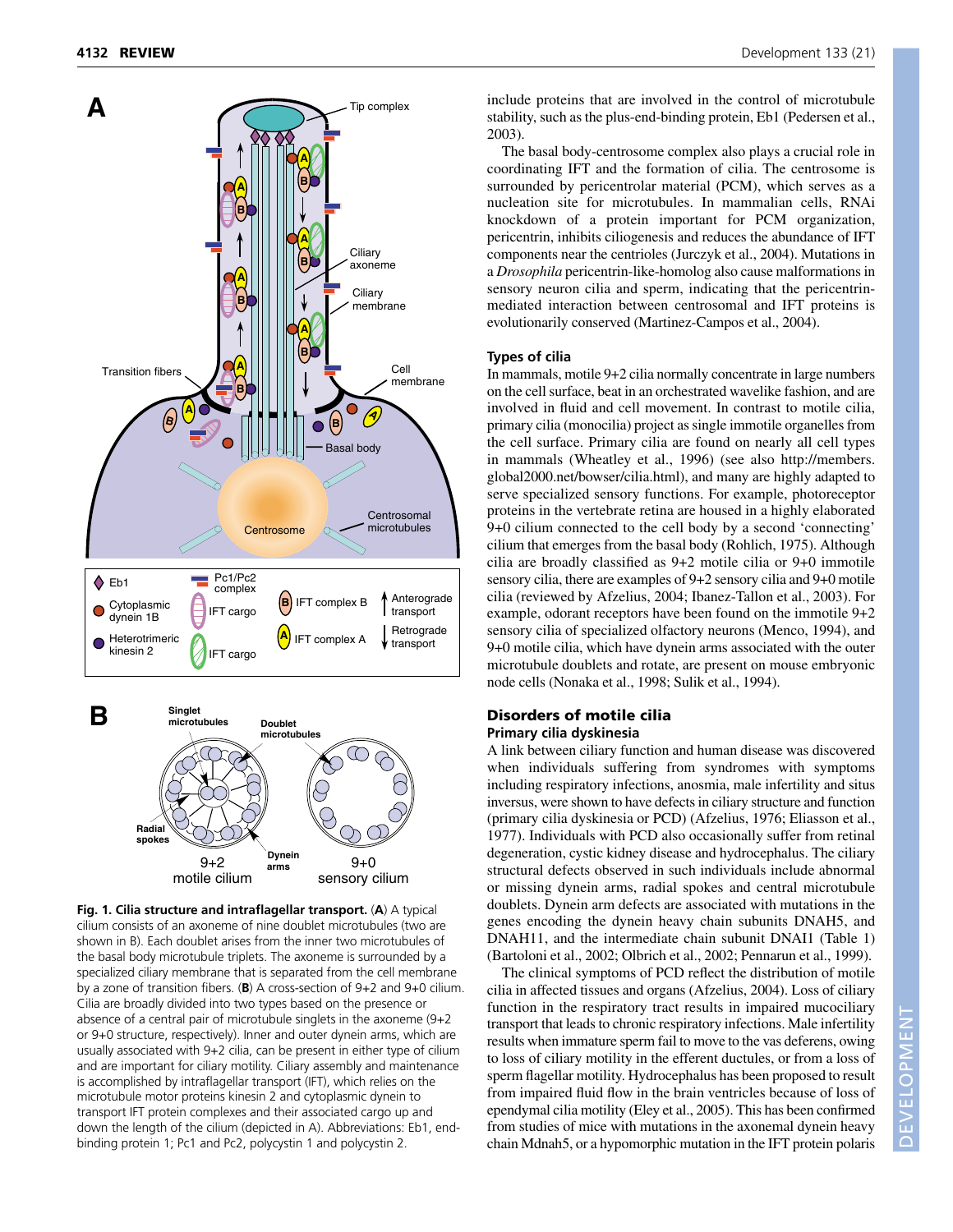(Ift88) as well as in zebrafish larvae in which IFT proteins including polaris are disrupted by mutation or antisense morpholinos (Banizs et al., 2005; Bisgrove et al., 2005; Ibanez-Tallon et al., 2004; Kramer-Zucker et al., 2005). In mice with hypomorphic mutations in *Ift88*, increased cerebrospinal fluid Cl– levels, arising from altered cellular functions caused by loss of primary cilia, may also be a contributing factor for hydrocephalus (Banizs et al., 2005).

#### **Cilia and left-right asymmetry**

A link between ciliary motility and the regulation of left-right (LR) asymmetry was proposed when it was observed that some individuals with PCD also have situs inversus (Afzelius, 1976). This link was strengthened by the discovery that the mouse *iv* (inversus viscerum) mutant results from a mutation in a ciliary dynein gene, left-right dynein (*lrd*; *Dnahc11*), which is expressed specifically in monociliated cells of the embryonic node (Supp et al., 1997), the region that organizes the primary anteroposterior body axis during gastrulation. In normal mouse embryos, node monocilia rotate in a clockwise direction and generate an asymmetric flow of extracellular fluid that moves across the node in a leftward direction (Nonaka et al., 1998) (reviewed by Shiratori and Hamada, 2006). In *lrd* embryos, node cilia are immotile and there is no nodal fluid flow, indicating that nodal flow is necessary for establishing the LR axis (Okada et al., 1999; Supp et al., 1999). Studies of mouse embryos in flow chambers have shown that leftward fluid flow across the node correctly specifies the LR axis of *iv* mice, whereas rightward flow can reverse the LR axis in wild-type embryos, suggesting that fluid flow per se is sufficient for specifying the LR axis (Nonaka et al., 2002). In other vertebrates, rotational ciliary beating also causes leftward flow across structures that are analogous to the mouse node including the posterior notochordal plate in rabbits and the Kupffer's vesicle (KV) in zebrafish and medaka fish (Essner et al., 2005; Kramer-Zucker et al., 2005; Okada et al., 2005).

Left-right asymmetry provides an important paradigm for both the challenges and rewards of studying the multiple roles of cilia in development. Studies of cilia mutants have revealed, for example, that a correlation exists between loss of monocilia structure or movement, alterations in nodal flow and aberrant LR development, as is seen in mice with mutations in microtubule motors and IFT proteins, including Kif3a, Kif3b, dynein 2 light intermediate chain, polaris, wimple and Rfx3, a regulator of ciliogenic genes (Bonnafe et al., 2004; Huangfu et al., 2003; Marszalek et al., 1999; Murcia et al., 2000; Nonaka et al., 1998; Rana et al., 2004; Takeda et al., 1999). LR defects are also caused by mutations in other ciliary or basal body proteins including polycystin 2 (Pc2) and inversin (Invs) (Mochizuki et al., 1998; Pennekamp et al., 2002). In zebrafish embryos, interfering with KV cilia structure or function through knockdown of polaris, Invs, Lrd or Pc2 causes alterations in LR patterning similar to those reported for the corresponding mouse mutants (Bisgrove et al., 2005; Essner et al., 2005; Kramer-Zucker et al., 2005; Otto et al., 2003; Sun et al., 2004). The challenge is to determine which phenotypes are due to loss of cilia structure, motility and flow, and loss of mechanosensory and/or signal transduction functions. It is likely that some LR phenotypes are compound defects that eliminate not only the function of the targeted protein, but also functions of other cilia proteins. In addition, some proteins that have functions in cilia might also have functions in other cellular compartments that are important for LR development (Wagner and Yost, 2000).

How do rotating nodal cilia cause laminar leftward flow of fluid and not local vortices? Fluid dynamics studies suggest a linear directional flow might be achieved if the rotation axis of the cilia has



**Fig. 2. Primary cilia in the embryonic node and left-right axis specification.** The illustration represents the ventral surface of the mouse embryonic node, viewed from the center of the node toward the left. Motile cilia (green) in the center of the node rotate in a clockwise direction. Because the cilia are positioned at an angle at the posterior end of the node cells, when clockwise-rotating cilia stroke toward the right they are close to the cell surface and flow is impeded; when they stroke to the left at the top of the arc, they are away from the cell surface and flow is unimpeded. This produces an asymmetric flow of fluid (red arrows) towards the left periphery of the node. At the left periphery of the node, fluid flow is sensed by mechanosensory cilia (blue), and/or secreted signaling molecules are concentrated by the flow and received by chemosensory cilia. These events, alone or in combination, cause intracellular  $Ca^{2+}$  levels to increase in cells on the left side of the node, which triggers a signal transduction pathway that controls the asymmetric expression of genes that establish the left-right axis. A, anterior; L, left; P, posterior; R, right.

a posterior tilt (Fig. 2) (Buceta et al., 2005; Cartwright et al., 2004) (reviewed by Shiratori and Hamada, 2006). Microscopy studies confirmed that nodal cilia in mouse and rabbit embryos are tilted posteriorly and that laminar flow moves particles in a leftward direction (Nonaka et al., 2005; Okada et al., 2005). Cilia on the dorsal surface of KV in zebrafish embryos also appear to be tipped toward the posterior, indicating that the mechanism of creating laminar flow is evolutionarily conserved (Kramer-Zucker et al., 2005).

Two models have been proposed to explain how fluid flow confers LR asymmetry (Fig. 2). The 'morphogen flow' model proposes that signaling proteins, such as sonic hedgehog (Shh), fibroblast growth factor (Fgf) or Nodal are swept to the left side of the node where they initiate downstream signaling pathways (Nonaka et al., 1998; Okada et al., 1999). Although flow in rabbit and mouse embryos can concentrate fluorescently labeled proteins on the left side of the node (Okada et al., 2005), and small extracellular vesicles (so-called 'nodal vesicular particles') have been reported to be swept to the left periphery of the node where they fragment, releasing their cargo and triggering downstream signaling events including an elevation of  $Ca^{2+}$  levels (Tanaka et al., 2005), asymmetric distribution of endogenous proteins has not been detected. The mechanosensory or 'two cilia' model proposes that two populations of primary cilia exist in the mouse node (McGrath et al., 2003): central Lrd-expressing motile cilia and peripheral non-motile cilia. The model proposes that leftward fluid flow generated by motile cilia is detected by mechanical bending of non-motile mechanosensory cilia, which initiate downstream  $Ca^{2+}$  mediated signaling events. In support of this, asymmetric Ca2+ transients are not detected in *Pkd2* (*Pc2*) mouse mutant embryos, which lack functional ciliary mechanosensitive cation channels (see below), or in zebrafish in which Ipk1, an important mediator of intercellular  $Ca^{2+}$  signaling, is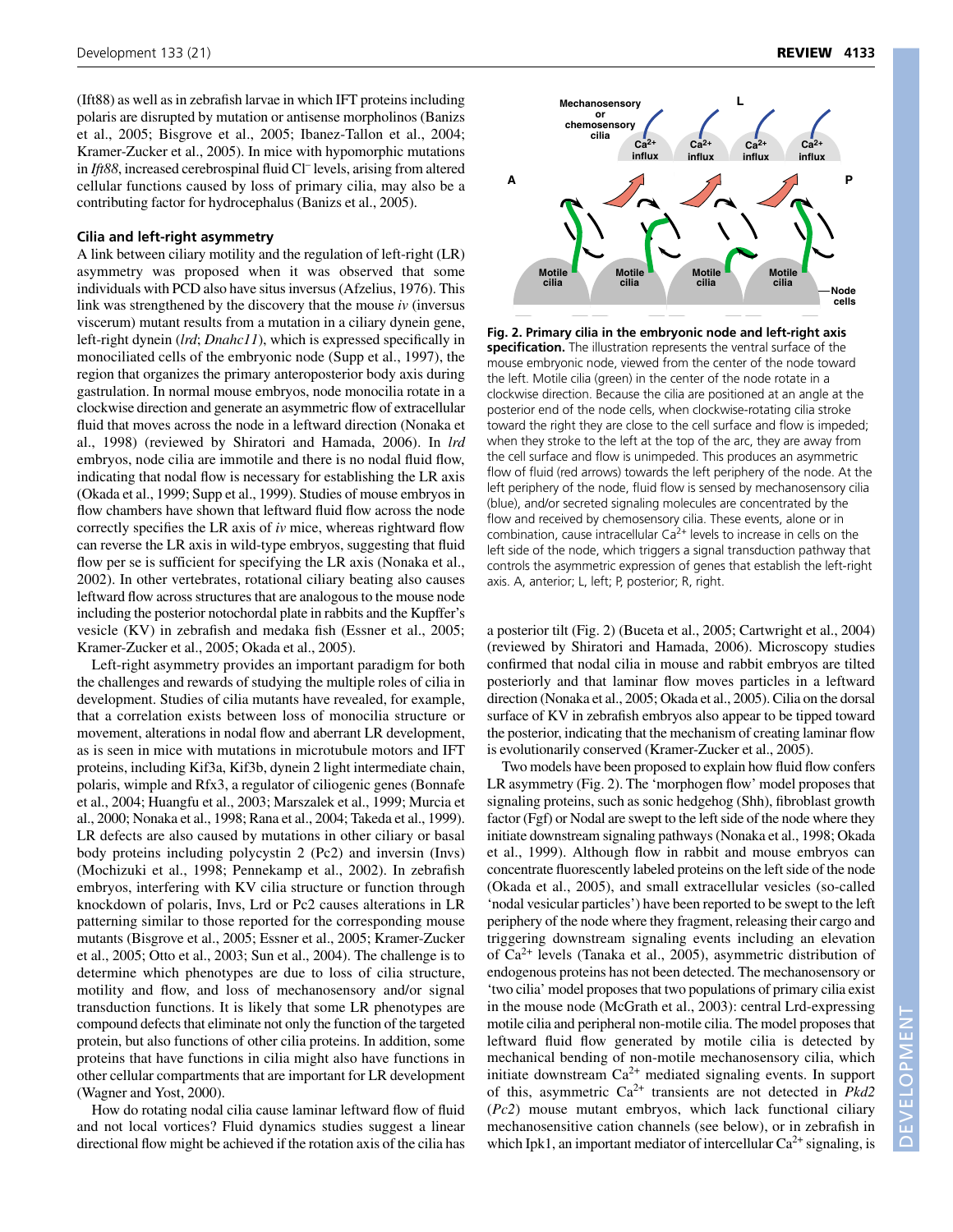# **Table 1. Ciliary proteins essential for cellular function**

| Gene and protein                         | Ciliary<br>localization                                   | Proposed function                                                                                                               | Human<br>disease              | Disease pathology or<br>developmental defect                                              |
|------------------------------------------|-----------------------------------------------------------|---------------------------------------------------------------------------------------------------------------------------------|-------------------------------|-------------------------------------------------------------------------------------------|
| Intraflagellar transport                 |                                                           |                                                                                                                                 |                               |                                                                                           |
| Kif3a, Kif3a                             | Cilia                                                     | Subunit of the anterograde IFT<br>motor protein kinesin 2                                                                       | Unknown                       | Kidney cysts, retinal dystrophy, situs<br>inversus (M)                                    |
| Kif3b, Kif3b                             | Cilia                                                     | Subunit of the anterograde IFT<br>motor protein kinesin 2                                                                       | Unknown                       | Situs inversus (M)                                                                        |
| Dnchc2 (M)/<br>cytoplasmic dynein        | Cilia?                                                    | Heavy chain subunit of the<br>retrograde IFT dynein motor<br>complex                                                            | Unknown                       | Neural tube defects, polydactyly, situs<br>inversus (M)                                   |
| Tg737, Polaris/Ift88                     | Cilia, basal bodies                                       | IFT complex B protein                                                                                                           | Unknown                       | Renal, hepatic and pancreatic cysts,<br>hydrocephalus, polydactyly, situs<br>inversus (M) |
| Wimple (M), Ift172                       | Cilia                                                     | IFT complex B protein                                                                                                           | Unknown                       | Neural tube defects, polydactyly, situs<br>inversus (M)                                   |
| <i>Ngd</i> (M), Ift52                    | Cilia                                                     | IFT complex B protein                                                                                                           | Unknown                       | Neural tube defects, polydactyly, situs<br>inversus (M)                                   |
| hippi (Z), Ift57                         | Cilia?                                                    | IFT complex B protein                                                                                                           | Unknown                       | Hydrocephalus, kidney cysts, situs<br>inversus (Z)                                        |
| <b>Ciliary motility</b>                  |                                                           |                                                                                                                                 |                               |                                                                                           |
| Dnah5, axonemal<br>dynein                | Cilia                                                     | Heavy chain subunit of ciliary<br>outer dynein arms                                                                             | <b>PCD</b>                    | Sinusitus, bronchiectasis, infertility,<br>hydrocephalus, situs inversus                  |
| Dnai1, axonemal<br>dynein                | Cilia                                                     | Intermediate chain subunit of<br>ciliary outer dynein arms                                                                      | <b>PCD</b>                    | Sinusitus, bronchiectasis, infertility,<br>hydrocephalus, situs inversus                  |
| Dnah11 (iv/lrd)(M),<br>left-right dynein | Cilia                                                     | Dynein motor protein subunit;<br>required for motility in nodal cilia                                                           | PCD?                          | Situs inversus                                                                            |
| <b>Transcription of ciliary genes</b>    |                                                           |                                                                                                                                 |                               |                                                                                           |
| $Rfx3$ (M), $Rfx3$                       | <b>Nucleus</b>                                            | X-box transcription factor;<br>regulates ciliogenic genes                                                                       | Unknown                       | Situs inversus (M)                                                                        |
| Hfh4/Foxj1 (M),<br>Foxj1                 | <b>Nucleus</b>                                            | Forkhead transcription factor;<br>regulates ciliogenic genes                                                                    | Unknown                       | Situs inversus (M)                                                                        |
| Polycystic kidney diseases               |                                                           |                                                                                                                                 |                               |                                                                                           |
| Pkd1, polycystin 1                       | Cilia, basal bodies                                       | Mechanosensitive and G protein-<br>coupled receptor                                                                             | <b>ADPKD</b>                  | Kidney, liver and pancreatic cysts                                                        |
| Pkd2, polycystin 2                       | Cilia                                                     | Mechanosensitive, nonselective<br>cation channel permeable to Ca <sup>2+</sup>                                                  | <b>ADPKD</b>                  | Kidney, liver and pancreatic cysts;<br>situs inversus (M. Z)                              |
| Pkhd1, fibrocystin/<br>polyductin        | Cilia, basal body                                         | Unknown; transmembrane protein                                                                                                  | <b>ARPKD</b>                  | Kidney cysts, liver fibrosis                                                              |
| Cys1, cystin                             | Cilia, basal body                                         | Unknown                                                                                                                         | Unknown                       | Kidney cysts, cpk mouse model of<br><b>PKD</b>                                            |
| Nphp1, nephrocystin Cilia, basal bodies, | centrosomes                                               | Unknown; interacts with focal<br>adhesion signaling complex<br>elements and nephroretinin                                       | NPHP type I<br>(juvenile)     | Kidney cysts, liver fibrosis, retinal<br>dysplasia                                        |
| Nphp2, Invs (M),<br>inversin             | Cilia, basal bodies,<br>centrosomes                       | Interacts with Apc2, N-cadherin<br>calmodulin, nephrocycstin, Dvl;<br>functions in regulation of cell<br>cycle and Wnt pathways | NPHP type II<br>(infantile)   | Kidney cysts, situs inversus                                                              |
| $Nphp3$ , $Pcy(M)$ ,<br>nephrocystin 3   | Cilia, basal bodies,<br>photoreceptor<br>connecting cilia | Unknown; interacts with<br>nephrocystin                                                                                         | NPHP type III<br>(adolescent) | Kidney cysts and fibrosis                                                                 |
| Nphp4,<br>nephroretinin                  | Cilia, basal bodies                                       | Unknown; interacts with<br>nephrocystin                                                                                         | NPHP type IV                  | Kidney cysts, retinitis pigmentosa                                                        |
| Nphp5/lqcb1i,<br>nephrocystin 5          | Cilia, photoreceptor<br>connecting cilium                 | Unknown; interacts with retinitis<br>pigmentosa GTPase regulator<br>and calmodulin                                              | Senior-Loken<br>syndrome      | Kidney cysts, retinitis pigmentosa                                                        |
| Nphp6/Cep290,<br>nephrocystin 6          | Centrosomes,<br>photoreceptor<br>connecting cilium        | Unknown; interacts with<br>transcription factor Atf4                                                                            | Joubert sydrome               | Kidney cysts, retinitis pigmentosa,<br>cerebellar vermis aplasia                          |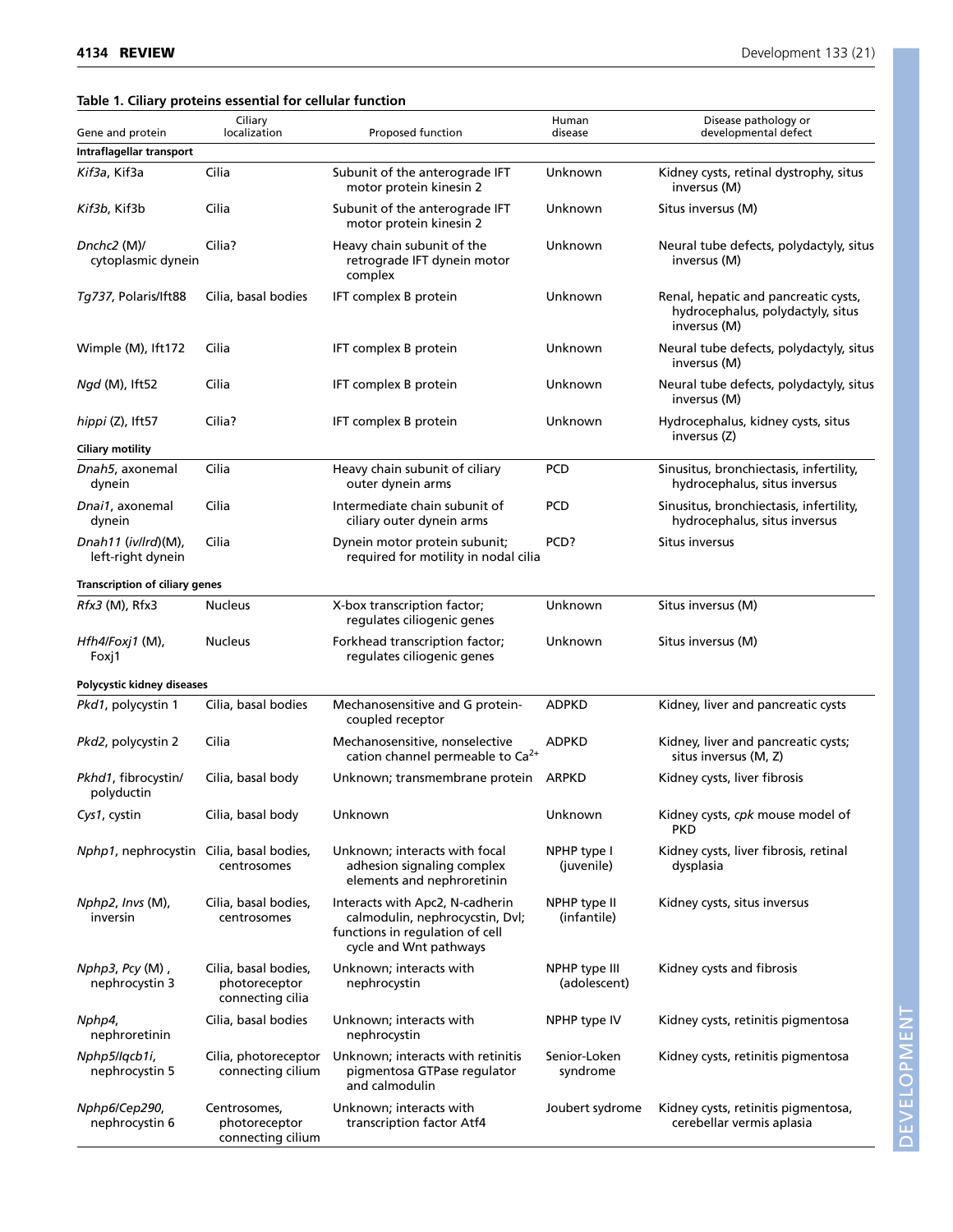### **Table 1. Continued**

| Gene and protein                       | Ciliary<br>localization                                            | Proposed function                                                                                                    | Human<br>disease                                                 | Disease pathology or<br>developmental defect                                                        |
|----------------------------------------|--------------------------------------------------------------------|----------------------------------------------------------------------------------------------------------------------|------------------------------------------------------------------|-----------------------------------------------------------------------------------------------------|
| Cell cycle regulation                  |                                                                    |                                                                                                                      |                                                                  |                                                                                                     |
| Pdgfra, Pdgfra                         | Cilia                                                              | Platelet-derived growth factor<br>receptor; involved in cell-cycle<br>regulation                                     | Malignancies                                                     | Mutations associated with<br>gastrointestinal, lung and ovarian<br>tumors                           |
| Nek1 (kat), Nek1                       | Cilia, basal bodies,<br>centrosomes                                | NIMA kinase family member;<br>interacts with PKD proteins,<br>cell cycle regulation?                                 | Unknown                                                          | Kidney cysts, male infertility; mouse<br>model of progressive PKD                                   |
| Nek8, jck (M), Nek8                    | Cilia                                                              | NIMA kinase family member; cell<br>cycle, cytoskeletal regulation?                                                   | Unknown                                                          | Kidney cysts; mouse model of<br>juvenile cystic kidney disease                                      |
| Intercellular signaling                |                                                                    |                                                                                                                      |                                                                  |                                                                                                     |
| Smo, smoothened                        | Cilia, cytoplasm                                                   | Transmembrane hedgehog<br>receptor, ciliary localization<br>necessary for processing of Gli<br>transcription factors | Unknown; gain<br>of function in<br>some basal cell<br>carcinomas | Neural tube defects, polydactyly (M)                                                                |
| <b>BBS</b> and other disease syndromes |                                                                    |                                                                                                                      |                                                                  |                                                                                                     |
| Bbs1-Bbs11, Bbs1-<br>Bbs11             | Basal bodies.<br>centrosome,<br>photoreceptor<br>connecting cilium | Involved in IFT in photoreceptor<br>and olfactory cilia and in<br>intracellular microtubule<br>transport processes   | Bardet-Biedl<br>syndrome (BBS)                                   | Kidney cysts, obesity, anosmia, retinal<br>dystrophy, male infertility, situs<br>inversus, diabetes |
| Alms1, Alms1                           | Cilia, centrosomes                                                 | Unknown                                                                                                              | Alstrom syndrome                                                 | Retinal degeneration, obesity,<br>diabetes                                                          |
| Ofd1, Ofd1                             | <b>Basal bodies</b>                                                | Implicated in IFT and intracellular<br>transport processes                                                           | Oral-facial-digital<br>syndrome I                                | Kidney cysts, malformations of the<br>oral cavity, face, and digits                                 |
| Mks1 and Mks3.<br>Mks1 and Mks3        | Cilia?                                                             | Unknown                                                                                                              | Meckel-Gruber<br>syndrome                                        | Kidney and<br>liver cysts, CNS malformations,<br>polydactyly, hydrocephalus                         |

Genes and phenotypes specific to mice (M), zebrafish (Z) are indicated.

ADPKD, autosomal polycystic kidney disease; Alms1, Alstrom syndrome 1; Cys1, cystin 1; Hfh4, hepatocyte nuclear factor/forkhead homolog 4; IFT, intraflagellar transport; Kif3, kinesin superfamily 3; Mks1, Meckel syndrome 1; Nek, NIMA-related kinase; PCD, primary cilia dyskinesia; Pdgfr&, platelet-derived growth factor &; PKD, polycystin; NPHP, nephrocystin; Ofd1, oral-facial-digital type 1 syndrome.

knocked down by morpholinos (McGrath et al., 2003; Sarmah et al., 2005). Further studies will be necessary to clarify the mechanism that determines how LR axis patterning information is conveyed by fluid flow and, perhaps, sensed by specialized cilia.

#### **Disorders of primary cilia**

The immotile primary cilia that are associated with many cell types were thought to be of little physiological importance until recently when homologs of ciliary proteins in *Chlamydomonas* and *C. elegans* were linked to polycystic kidney diseases (PKDs) in humans and mice, and were also found to localize to renal primary cilia (Barr and Sternberg, 1999; Pazour et al., 2002b; Yoder et al., 2002a; Yoder et al., 2002b). The list of proteins that localize to the primary cilium/basal body/centrosome complex and are linked to PKDs, nephronophthisis (NPHP) and several other human syndromes such as Bardet-Biedl Syndrome (BBS) continues to grow (see Table 1, Fig. 3). Primary cilia also play essential roles as signal transducers in the Shh and non-canonical Wnt developmental pathways (see Huangfu et al., 2003; Simons et al., 2005), as discussed in more detail below. In the following sections we describe recent advances in the study of development and human disease that shed light on the importance of the ciliary apparatus and its role in controlling cell fate and homeostasis.

### **Cilia as mechanosensors and PKD**

In humans, inherited PKDs include autosomal dominant PKD (ADPKD), autosomal recessive PKD (ARPKD) and NPHP. During disease progression, renal epithelial cells proliferate to form fluidfilled cysts that replace normal renal tissue. The mechanisms responsible for cyst development are unclear, but cysts appear to arise due to a combination of factors, including increased cell proliferation, loss of cell polarity and failure of cell differentiation. Intracellular  $Ca^{2+}$  levels, which are important for the regulation of cell proliferation and apoptosis, and for other properties of nephron function (including ion reabsorption rates), probably play a central role in cyst formation (Boletta and Germino, 2003).

The gene disrupted in ARPKD encodes a transmembrane protein known as fibrocystin or polyductin, which localizes to renal primary cilia and basal bodies, the function of which remains enigmatic (Wang et al., 2004; Ward et al., 2002). By contrast, ADPKD, which results from mutations in *PKD1* or *PKD2* (encoding polycystin 1 (Pc1) and polycystin 2 (Pc2), respectively), is better understood. Pc1 and Pc2 are multi-pass integral membrane proteins that interact to form  $Ca^{2+}$  permeable cation channels at the plasma membrane and in primary cilia of human and mouse renal epithelial cells (Hanaoka et al., 2000; Pazour et al., 2002b; Yoder et al., 2002a). Bending the primary cilia of MDCK cells in culture causes  $Ca^{2+}$  to influx through these channels in the ciliary membrane (Praetorius and Spring, 2001). These  $Ca^{2+}$  transients can be blocked by antibodies that block the function of Pc1 or Pc2 (Nauli et al., 2003), indicating that these proteins function in detecting mechanical stress and can probably detect fluid flow.

Several additional studies indicate that ciliary localization is important for the function of the Pc1/Pc2 channel and that IFT and Pc2 functions are linked. In mammals, polaris localizes to the basal body and axoneme of motile and immotile cilia (Taulman et al.,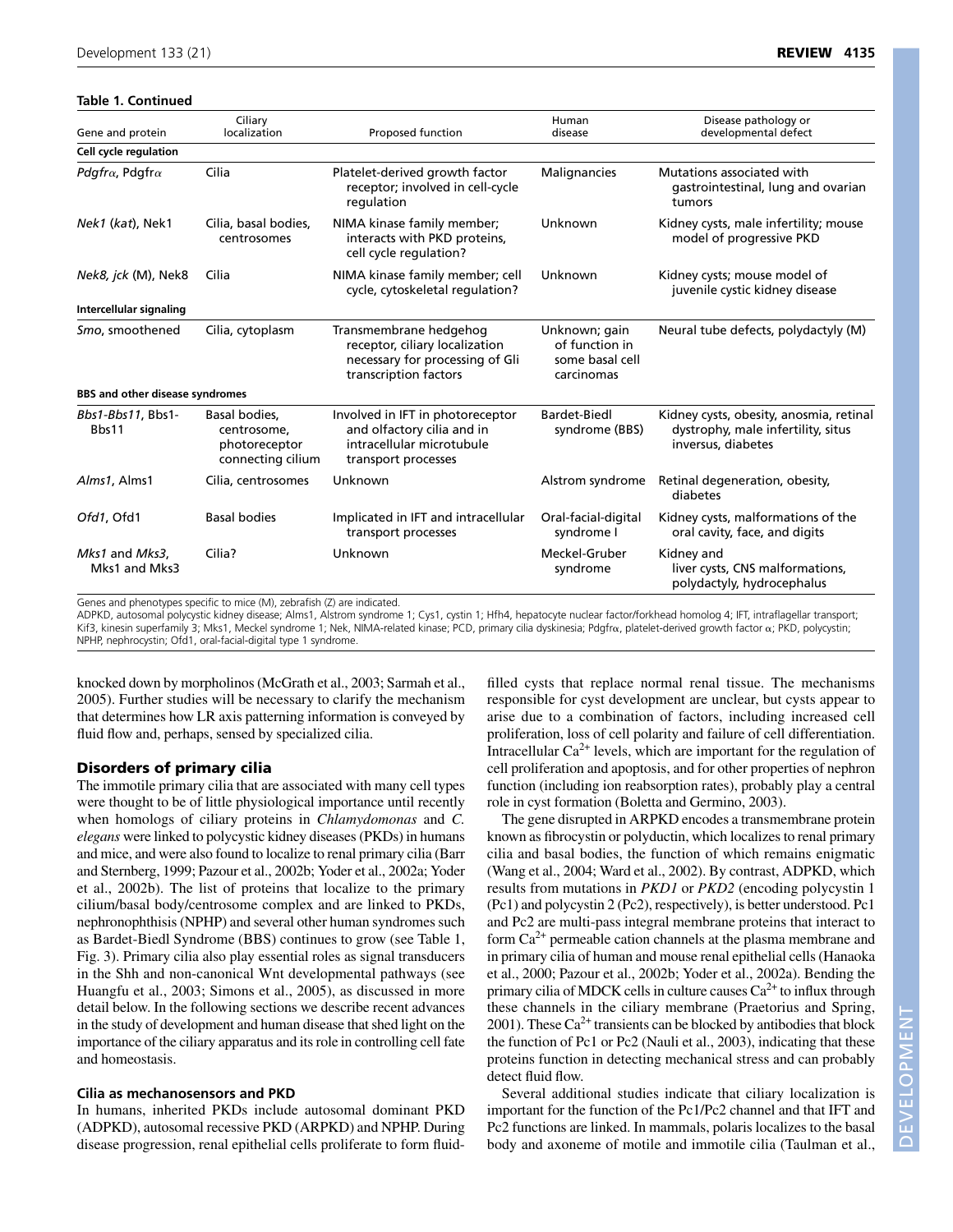

**Fig. 3. Functions of primary cilia.** The primary cilium acts as a sensory organelle that transfers information from the extracellular environment to the cell interior. For example, cation channels composed of the polycystin proteins Pc1and Pc2 in the ciliary membrane sense mechanical stress, while receptors such as the platelet-derived growth factor receptor  $\alpha$  (Pdgfr $\alpha$ ) sense extracellular ligands. The processing and transfer of signaling information to the cell is mediated by specialized proteins, including smoothened (Smo), and several microtubule-associated protein complexes that include members of the nephronophthisis protein family [Nphp, inversin (Invs)], and proteins associated with Bardet-Biedl syndrome (BBS). Signals from primary cilia ultimately are involved in regulating crucial cellular processes, including the cell cycle, cytoskeletal organization, intraflagellar transport and signaling pathways, such as the hedgehog, canonical Wnt and noncanonical Wnt/planar cell polarity (PCP) pathways. Abbreviations: Apc2, anaphase promoting complex protein 2; Dvl1, dishevelled; Nek8, NIMArelated kinase 8; Ofd1, oral-facial-digital type 1 protein; Pcm1, pericentriolar material protein 1.

2001) and colocalizes with Pc1 and Pc2 and a novel murine PKD protein, cystin, in the primary cilia of kidney cells (Hou et al., 2002; Pazour et al., 2002b; Yoder et al., 2002a). In cultured renal epithelial cells from polaris mutant mice, high levels of Pc2 accumulate in stunted cilia and in the apical membrane, concomitant with elevated sub-apical Ca<sup>2+</sup> levels (Pazour et al., 2002b; Siroky et al., 2006). Similarly, in *C. elegans*, Pc1, Pc2 and polaris homologs colocalize in sensory neuron cilia and accumulate in the stunted cilia of *osm-5* (*polaris*) mutants (Barr et al., 2001; Barr and Sternberg, 1999; Haycraft et al., 2001; Qin et al., 2001). Together, these results indicate that polaris-dependant IFT is required to regulate ciliogenesis and Pc2 levels in cilia, and that misregulation of Pc2 levels might perturb  $Ca^{2+}$  entry and contribute to cyst development.

In addition to forming cation channels with Pc2, Pc1 also forms complexes with proteins involved in Wnt signaling, heterotrimeric G protein signaling and activation of the JAK-STAT pathway (Delmas, 2004; Low et al., 2006). Because Pc1 is localized to multiple sites in the cell, it is unclear whether any of these processes are related to ciliary function. Cessation of renal fluid flow, however, has been found to induce intramembrane proteolysis of Pc1. This generates a Pc1 C-terminal fragment that can translocate to the nucleus in a complex with STAT6 and P100 and activate the AP-1 pathway (Chauvet et al., 2004). These data suggest that transduction of ciliary mechanosensory information might also involve changes in gene transcription mediated through proteolysis of Pc1.

Cilia-mediated mechanoreception of fluid flow may also play a role in the development and function of other organ systems. Individuals with ADPKD and ARPKD, and several murine models of PKD that are associated with ciliary proteins also frequently have cysts in the liver and pancreas (Cano et al., 2004; Igarashi and Somlo, 2002; Lager et al., 2001). Although the direct causes of these cystic diseases have not been determined, it is tempting to speculate that a loss of ciliary mechanosensory functions in hepatic and pancreatic ducts may be involved in these pathologies.

### **NPHP: PKD proteins that link mechanoreception and cell cycle regulation?**

Nephronophthisis (NPHP) encompasses a polygenic group of autosomal recessive cystic kidney diseases in children and young adults. Individuals with this disease can also have pancreatic and hepatic fibrosis, situs inversus, retinal degeneration (in Senior-Loken syndrome and Joubert syndrome), complex brainstem malformation and mental retardation (Joubert syndrome). Mutations in six genes (*NPHP1*- *NPHP6*) have been linked to NPHP (Hildebrandt et al., 1997; Mollet et al., 2002; Olbrich et al., 2003; Otto et al., 2002; Otto et al., 2005; Otto et al., 2003; Saunier et al., 1997; Sayer et al., 2006; Valente et al., 2006). NPHP proteins contain multiple protein-protein interaction domains and appear to function as a complex in the primary cilia/basal body/centrosome apparatus (Morgan et al., 2002a; Olbrich et al., 2003; Otto et al., 2005; Otto et al., 2003; Watanabe et al., 2003). Disruption of Nphp2 (Invs) in mice or zebrafish does not alter cilia structure (Okada et al., 1999; Otto et al., 2003). *C. elegans* homologs of human NPHP1 and NPHP4 (NPH-1 and NPH-4) localize to the transition zone of ciliated sensory neurons. Although *C. elegans nph-4* mutants have no ciliary structural defects, ciliamediated sensory functions, including chemotaxis and male mating behavior are abnormal, suggesting a role for the proteins in ciliary signaling (Winkelbauer et al., 2005; Wolf et al., 2005). NPHP proteins could also provide a link between sensory cilia and cell cycle regulation. Invs (Nphp2) contains two predicted calmodulin-binding domains and can bind  $Ca^{2+}$  (Morgan et al., 2002b). It also associates with the anaphase promoting complex protein Apc2 and has a dynamic pattern of expression during mitosis, cycling between localization at the centrosomes, mitotic spindle poles and the midbody between cells (Morgan et al., 2002a; Nurnberger et al., 2002). Nphp6 also has a dynamic pattern of expression, alternating between the nucleus and centrosome in a cell cycle-dependant manner (Sayer et al., 2006). From these observations, it is tempting to speculate that NPHP proteins provide a link between Pc1/Pc2,  $Ca<sup>2+</sup>$  and the cell cycle, and that primary cilia serve as environmental sensors for the centrosome in the regulation of the cell cycle.

# **Cilia dependent signaling and cell cycle coordination**

Centrioles play dual roles in the cell: as basal bodies, they influence cilia function; as centrioles in centrosomes, they mediate cell division. Centriole duplication is coordinated with the cell cycle. Thus, entry into the cell cycle is preceded by cilium resorption, whereas exit from mitosis and cellular differentiation is accompanied by cilium assembly. If cilia provide information that helps cells remain in a differentiated state, then defects in ciliadependent signaling would be predicted to cause proliferative disorders and alterations in cellular differentiation.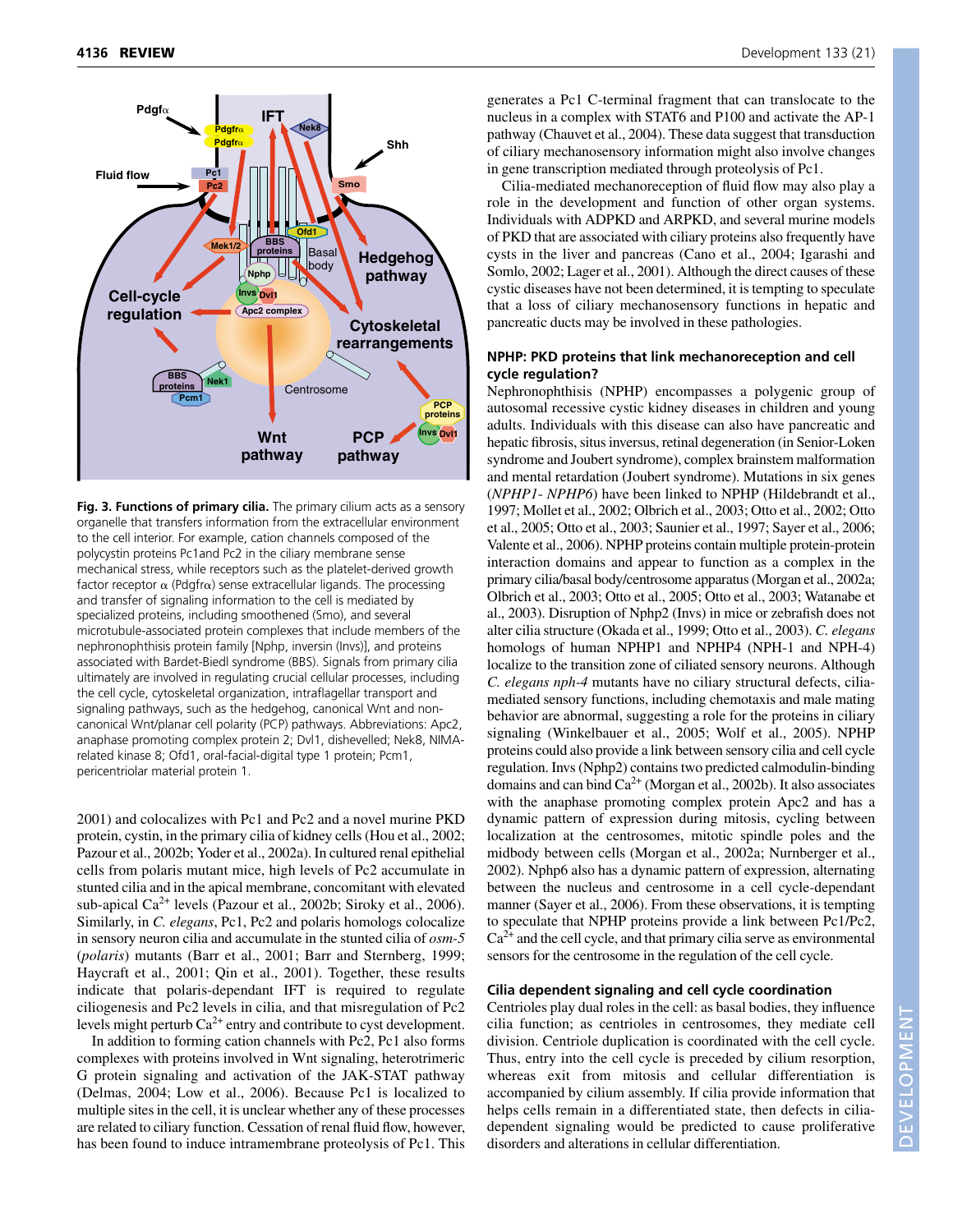Cell proliferation, migration and apoptosis in mammalian tissues are controlled, in part, by platelet-derived growth factor receptor  $\alpha$  $(Pdgfræ)$ , which localizes to primary cilia in primary cultures of mouse embryonic fibroblasts (Schneider et al., 2005). In response to ligand, Pdgfr $\alpha$  homodimerizes and activates the Akt and Mek1/2-Erk1/2 pathways. Mek1/2 phosphorylation occurs within the cilium and basal body. Fibroblasts derived from a hypomorphic polaris mutant mouse (polaris functions in IFT) form abnormal stunted cilia and fail to activate the Mek1/2-Erk1/2 pathway in response to ligand, indicating that activation of  $Pdgfr\alpha$  and its cellular functions depend on its localization to normal cilia (Schneider et al., 2005).

Studies of mouse PKD models also implicate two members of a cell-cycle kinase family (NIMA-related kinases or Nek kinases) as links between ciliary function and cell cycle control. *kat* (*Nek1*) mutant mice have autosomal recessive PKD (Upadhya et al., 2000). Nek1 interacts with several proteins, including Kif3a, and localizes to the centrosomes (Mahjoub et al., 2005; Surpili et al., 2003). *Nek8* mutant mice have juvenile cystic kidney (JCK) disease (Liu et al., 2002). Nek8 localizes to the proximal region of the primary cilia during interphase and is undetectable during mitosis (Mahjoub et al., 2005). A kinase domain mutation of Nek8 affects cell cycle progression and overexpression of mutant forms of Nek8 lead to multinucleate cells (Bowers and Boylan, 2004; Liu et al., 2002). As Nek8 is not required for cilia assembly (Mahjoub et al., 2005), these observations suggest that it functions to link cilia and cycle regulation.

# **Cilia-dependent signaling and developmental disorders** Wnt signaling

Several recent studies implicate cilia in two important developmental signaling pathways: Wnt signaling and Shh signaling. During early kidney development, canonical Wnt signaling is required for metanephric mesenchyme induction and cell proliferation during branching morphogenesis (Perantoni, 2003). Later in development, signaling through the non-canonical Wnt, or PCP, pathway (see Box 1) (Park et al., 2005; Veeman et al., 2003; Wallingford and Habas, 2005) is required to align the mitotic orientation of proliferating cells of the renal tubules to allow the tubules to lengthen without substantially increasing their diameter (Fischer et al., 2006).

Observations that the kidney phenotype of *Invs* mutants resembled that of mice with dysregulated canonical Wnt signaling suggested that Invs (Nphp2) functions in Wnt signaling (Simons et al., 2005). In MDCK cells, Invs forms a protein complex with dishevelled (Dvl1) and Apc2. This complex targets Dvl1 for proteosomal degradation, resulting in a loss of  $\beta$ -catenin stabilization and inhibition of the canonical Wnt pathway (Simons et al., 2005). Subsequently, as MDCK cells become confluent and polarized, Invs and Dvl1 translocate to the plasma membrane, where they are in a position to associate with other PCP proteins and activate the non-canonical Wnt pathway. Although Invs-mediated PCP signaling in the kidney remains to be formally demonstrated, morpholino-mediated knockdown of Invs impairs PCP-dependant convergent extension movements in frog embryos, indicating that Invs functions in the PCP pathway (Simons et al., 2005). Invs has also been implicated in PCP processes that orient ciliated cells of the mouse node along the AP axis (Okada et al., 2005).

In PKD, cyst formation is associated with increased numbers of cells in the circumference of renal tubules. In mice with renalspecific inactivation of Tcf2, and in the *pck* rat, which has reduced expression of *Pkd2* and/or *Pkhd1*, mitotic alignments along the axis of the tubules are significantly distorted, indicating a loss of PCP

(Fischer et al., 2006). In the *pck* rat, this distortion precedes tubular distension, suggesting a correlation between PCP loss and PKD development. As several proteins implicated in PKD, including Invs, fibrocystin, Pc1 and Pc2 localize to the cilium and/or basal body, one could speculate that cilia sense primary tubular urine flow and terminate canonical Wnt signaling, which facilitates non-canonical Wnt signaling necessary for tubulogenesis. Ciliary bending might also provide a vectorial cue that orients cell division. Consistent with this model, when ciliated inner medullary collecting duct cells are exposed to flow, Invs levels increase and  $\beta$ -catenin levels decrease (Simons et al., 2005).

Structural defects in ciliogenesis are correlated with defective PCP. In *Xenopus*, the PCP proteins inturned (Xint) and fuzzy (Xfy) accumulate at the apical surface of ciliated cells (Park et al., 2006). Xint and Xfy morphants have convergent extension defects that correlate with a loss of cilia from cells of the ventral neural tube. In epidermal cells of morphant embryos, the apical actin network is less dense and contains fewer actin foci than in control embryos, and microtubules are not organized into apically projecting cilia. Thus, Xint and Xfy control an apical actin network essential for the orientation of microtubules and their assembly into cilia.

#### Shh signaling

In vertebrates, cilia also function in the Shh-dependent patterning of the developing neural tube and limb (see Box 2) (reviewed by Huangfu and Anderson, 2006). Mouse mutants with defects in



The cilium might act as a switch between canonical Wnt signaling and the non-canonical Wnt/planar cell polarity (PCP) pathway. Canonical and non-canonical Wnt pathways both require Wnt ligands, frizzled (Fz) receptors and dishevelled (Dvl1) but they diverge downstream of Dvl1. In the canonical pathway, Wnt binding to Fz leads to the activation of Dvl1 and the stabilization of cytoplasmic  $\beta$  $c$ atenin, through inhibition of the Apc2/axin/Gsk3 $\beta$  degradation  $complex.$   $\beta$ -Catenin translocates to the nucleus, where it activates Lef/Tcf-mediated gene transcription. In response to an environmental stimulus such as fluid flow, a ciliary signal mediates a switch from canonical to noncanonical Wnt signaling. Dvl1 and possibly inversin (Invs) localize to the plasma membrane, where they interact with PCP proteins;  $\beta$ -catenin is degraded by the Apc/axin/Gsk3 $\beta$  complex. PCP signaling influences gene transcription and regulates cytoskeletal rearrangements. The PCP pathway in vertebrates directs several processes, including mitotic spindle orientation, epithelial cell polarization and convergent extension movements during gastrulation and neurulation.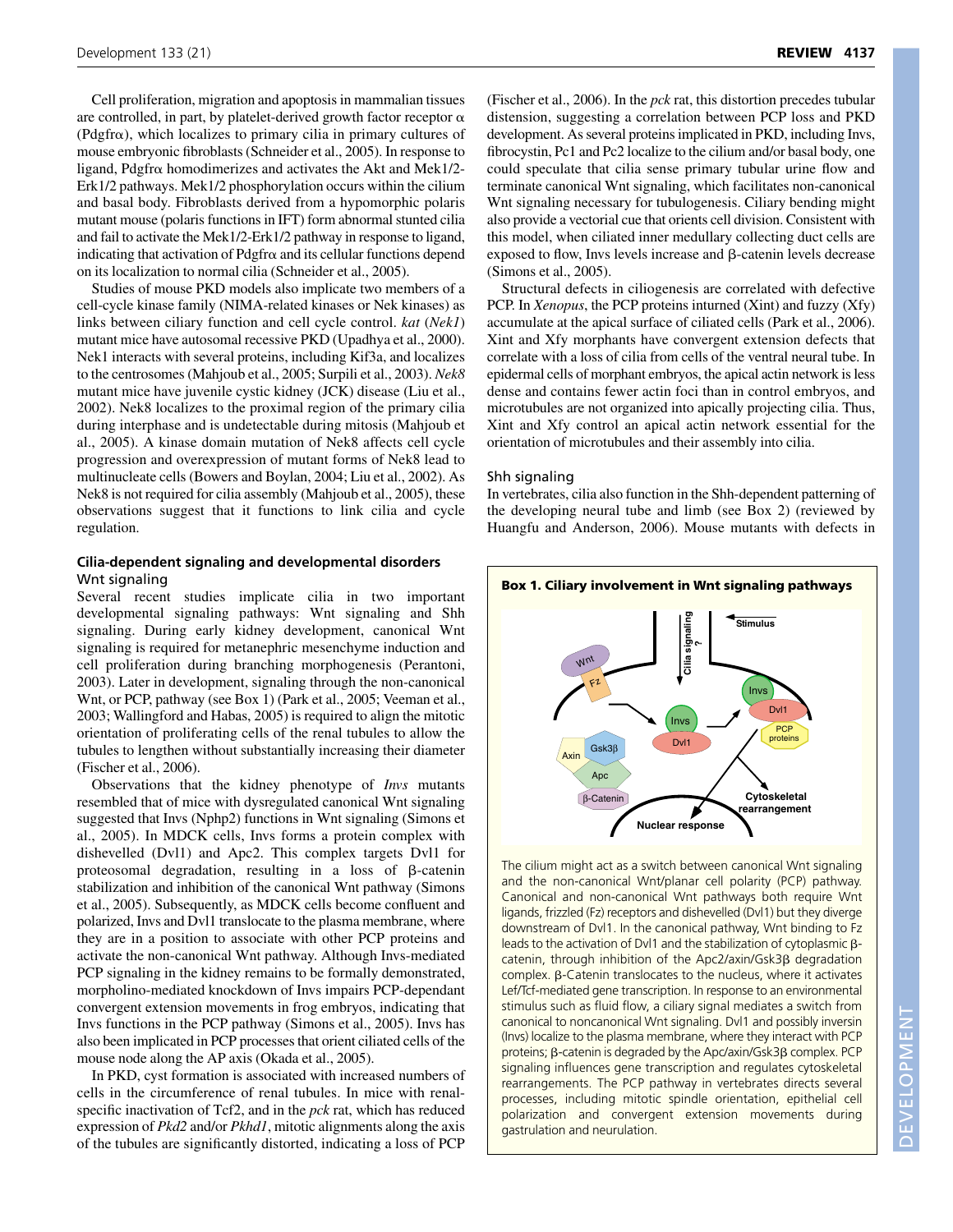ciliogenesis resulting from mutations in IFT protein-encoding genes, such as polaris, wimple (Ift172), Ngd5 (Ift52) and the gene encoding the retrograde motor Dnchc2, have neural tube defects and preaxial polydactyly phenotypes similar to mutants with defects in Shh pathway proteins (Haycraft et al., 2005; Huangfu et al., 2003; Liu et al., 2005; May et al., 2005; Zhang et al., 2003). Cilia are present in the forebrain neurectoderm and in ectodermal and mesenchymal cells of the limb, but are aberrant or absent from these tissues in IFT mutants (Haycraft et al., 2005; May et al., 2005).

Shh expression in the notochord and limb buds of IFT mutants is normal, but expression of downstream targets, including patched 1 (*Ptch1*) and *Gli1*, in responding tissues (the neural tube and limb bud, respectively) is reduced, consistent with a loss of Shh signal transduction. Interestingly, IFT mutants display a loss-of-function Shh phenotype in the neural tube, where Gli activators (Gli1, Gli2) have a major role in pattern formation, and a gain-of-function Shh phenotype in the limb, where the Gli3 repressor (Gli3R) plays the main role (Huangfu and Anderson, 2005). A series of elegant studies (including epistasis analyses of mouse IFT and Shh pathway protein mutants, and analysis of Gli3 activator to Gli3R in IFT mutants) and studies of Gli1 and Gli3R construct expression in cells derived from IFT mutants indicate that IFT is required downstream of Ptch1 and smoothened (Smo). These studies also show that IFT proteins are required for Gli activation and for the proteolytic processing of Gli3 into Gli3R, but not for the trafficking of Gli proteins to the nucleus (Haycraft et al., 2005; Huangfu and Anderson, 2005; Huangfu et al., 2003; Liu et al., 2005; May et al., 2005).

Smo plays a crucial role in the Shh pathway controlling both Gli activation and, in the absence of Shh signaling, the proteolytic processing of Gli3 to Gli3R, making it a likely candidate for the component of the pathway directly affected in IFT mutants. Smo accumulates in the cytoplasm and also on the primary cilia of MDCK cells and of mouse embryonic node cells (Corbit et al., 2005; May et al., 2005). In MDCK cells, the ciliary localization of Smo increases in response to Shh; blocking the Shh pathway with cyclopamine eliminates the localization of an activated Smo protein (Corbit et al., 2005). Cyclopamine treatment also reduces Smo levels in mouse nodal cilia (Corbit et al., 2005). Deletion of a C-terminal hydrophobic motif, common to other cilia-localized proteins (Brailov et al., 2000; Dwyer et al., 2001; Handel et al., 1999) prevents the truncated Smo protein from localizing to cilia, even in the presence of Shh, and abolishes Smo activity (Corbit et al., 2005). These observations indicate that mobilization of Smo to primary cilia is a key event in the activation of the Shh pathway (see Box 2). However, it is unclear whether IFT function is directly required in Shh signaling to localize Smo to the ciliary membrane or whether it is required indirectly for the formation of a structurally and functionally intact cilium. Several other components of the Shh pathway are also localized to cilia, including suppressor of fused and the three full-length Gli transcription factors (Corbit et al., 2005; Haycraft et al., 2005; May et al., 2005). How Smo activates Shh signaling at the cilium is unclear, but the cilium might provide a specialized microtubule-associated domain that coordinates Smo and other components of the pathway to facilitate the activation of Gli transcription factors and the proteolytic processing of Gli3 to generate Gli3R.

#### **Bardet-Biedl syndrome: microtubule transport connecting ciliary and cellular function?**

Bardet-Biedl syndrome (BBS) is a genetically heterogeneous pleiotropic disorder with symptoms including kidney abnormalities, retinal degeneration, mental retardation, obesity, diabetes, polydactyly and situs inversus. The syndrome has been linked to mutations in 11 loci that produce clinically indistinguishable phenotypes, indicating that the encoded proteins participate in a common cellular process. With the exceptions of BBS4 and BBS8, which contain multiple protein-protein interaction domains, BBS6



Primary cilia play a crucial role in mediating hedgehog (Hh) signaling in vertebrates. The transcription of sonic hedgehog (Shh) target genes is regulated by the nuclear ratio of Gli activators (GliA) to Gli3 repressors (Gli3R). (**A**) Upon Shh ligand binding to patched 1 (Ptch1), inhibition of smoothened (Smo) is eliminated and it localizes to the cilium, where it controls the activation of Gli transcription factors and their translocation to the nucleus where they activate transcription of Shh target genes. (**B**) In the absence of Shh, the cilium-mediated proteolytic processing of Gli3 generates a N-terminal fragment that functions in the nucleus as a transcriptional repressor (Gli3R). (**C**) In intraflagellar transport (IFT) mutants with aberrant or absent cilia, the formation of both GliA and GliR is impaired, which can lead to Shh loss- or gain-of-function phenotypes in different tissues. Interestingly, in *Drosophila*, Hh-responsive tissues lack cilia, and activation of the Hh pathway is associated with Ptch1-mediated mobilization of Smo from intracellular stores to the cell surface [for a review comparing vertebrate and invertebrate Hh signaling, see Huangfu and Anderson (Huangfu and Anderson, 2006)].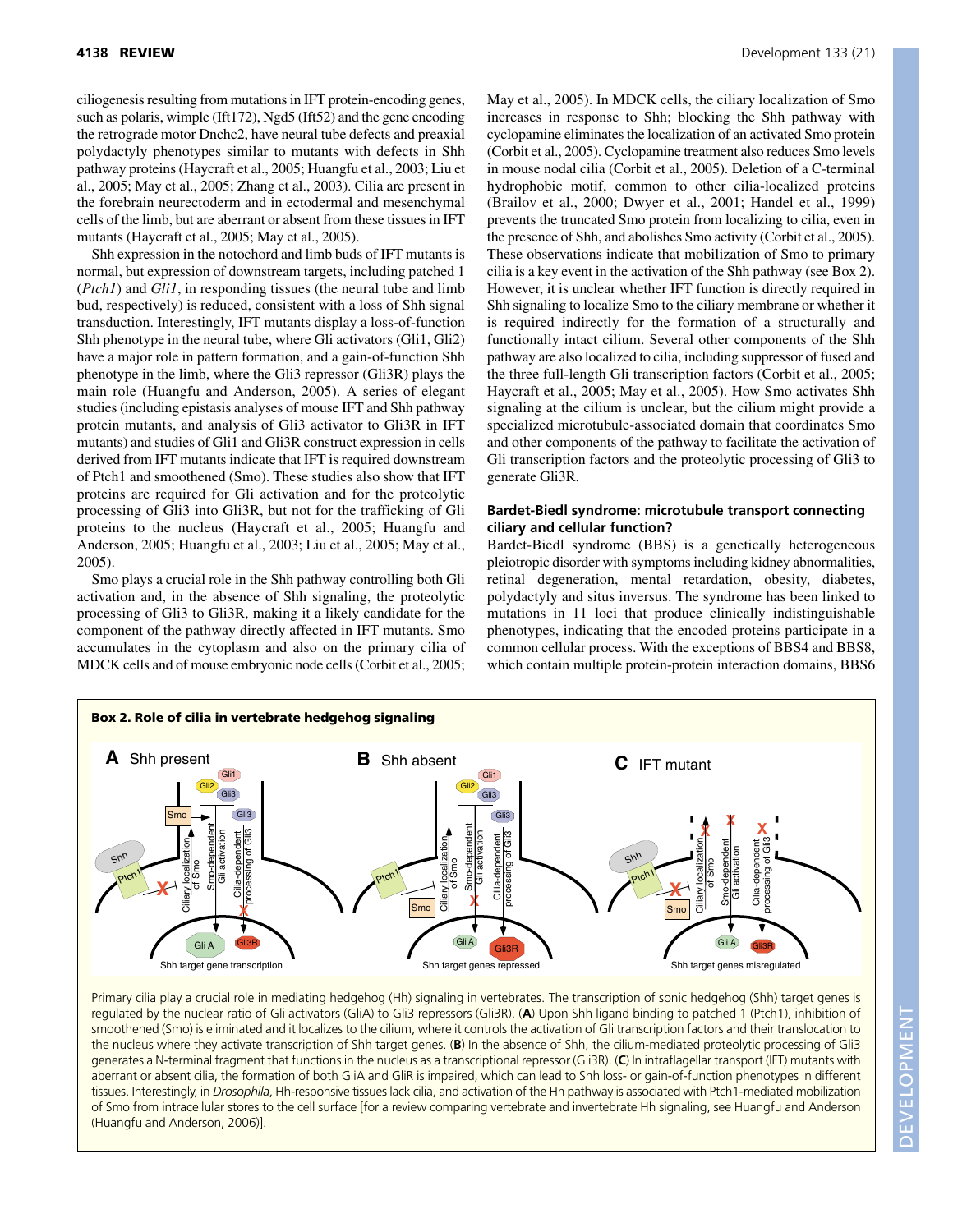and BBS10, which encode chaperonin-like proteins, and BBS11, which encodes an E3 ubiquitin ligase, most show limited homology to other proteins of known function (Ansley et al., 2003; Badano et al., 2003; Chiang et al., 2006; Chiang et al., 2004; Fan et al., 2004; Katsanis et al., 2000; Kim et al., 2005; Li et al., 2004; Mykytyn et al., 2001; Mykytyn et al., 2002; Nishimura et al., 2001; Nishimura et al., 2005; Slavotinek et al., 2000; Stoetzel et al., 2006; Stone et al., 2000).

BBS proteins localize to the cilia/basal body/centrosome complex. In *C. elegans*, BBS::GFP fusion proteins localize to the base of cilia and move along the ciliary axoneme in sensory neurons (Ansley et al., 2003; Blacque et al., 2004; Fan et al., 2004; Li et al., 2004). In mammals, BBS4, BBS5, BBS6 and BBS8 localize to the centrosome, pericentriolar region and basal body, but are absent from the ciliary axoneme in most cell types, except in the photoreceptor connecting cilium (Ansley et al., 2003; Kim et al., 2004; Kim et al., 2005; Li et al., 2004).

Studies in humans and several model systems indicate that BBS proteins function in microtubule-based cellular processes. In *C. elegans*, mutations in *bbs-7* or *bbs-8* result in loss of the distal ciliary segment, and dissociation of IFT particles into A and B complexes, as seen in *osm-3* mutants (Blacque et al., 2004; Ou et al., 2005), indicating that BBS-7 and BBS-8 are required to keep IFT particles intact and may regulate their association with the kinesin motors. In humans, BBS4, BBS6 and BBS8 associate with PCM1, a centrosomal protein involved in centriolar replication (Ansley et al., 2003; Kim et al., 2004; Kim et al., 2005). BBS4 also interacts with dynactin, a protein that modulates cargo binding to dynein. RNAi silencing of BBS4 causes PCM1 mislocalization to the cytosol, the de-anchoring of microtubules at the centrosome and arrested cell division, indicating that BBS4 functions in association with dynein to transport PCM1 to the centrosome (Kim et al., 2004). RNAi knockdown of BBS6, which assembles at the centrosome in a microtubule-independent manner, also causes cytokinesis defects. Futhermore, patient-derived mutant variants of BBS4 and BBS6 fail to associate with centrosomes, suggesting that loss of this function may cause BBS (Kim et al., 2004; Kim et al., 2005). BBS6 and PCM1 do not colocalize in all cell types, which may explain the cell-type-specific phenotypes associated with this disease.

Loss of BBS function in humans often leads to retinal degeneration and anosmia. *Bbs2* and *Bbs4* mutant mice have normal retinas and normal photoreceptor-connecting cilia early in life, but subsequently undergo progressive retinal degeneration (Mykytyn et al., 2004; Nishimura et al., 2004). Retinal degeneration results from reduced anterograde transport of rhodopsin across the connecting cilium of the photoreceptors, which leads to rhodopsin accumulation in the cell body, triggering cell death (Nishimura et al., 2004). Similar defects are seen in photoreceptors of mice with mutant IFT proteins (Marszalek et al., 1999; Pazour et al., 2002a), indicating that BBS proteins interact with IFT proteins in some cell types. Like retinal degeneration, anosmia in *Bbs1* and *Bbs4* mutant mice, results from the depletion of olfactory proteins from the ciliary layer of the olfactory neurons and the accumulation of these proteins in the cell bodies (Kulaga et al., 2004). Olfactory cilia of the mutant mice are also depleted of stable microtubules. Interestingly, the neighboring respiratory epithelium has normal cilia, indicating that BBS proteins are not required in all ciliated cells. In zebrafish, morpholino knockdown of ubiquitously expressed BBS genes delays retrograde intracellular transport of melanosomes within melanophores (Yen et al., 2006), consistent with a role for these proteins in microtubulebased transport processes.

In addition to characteristic BBS phenotypes, some *Bbs4* mutant mice also exhibit anterior neural tube defects similar to those seen in mouse PCP gene mutants (Ross et al., 2005). Cochlear stereocilia bundles (actin-enriched microvilli) are misoriented in *Bbs1*, *Bbs4* and *Bbs6* mouse mutants and in double heterozygotes of *Bbs6* and the PCP mutant looptail*/Vangl2*, indicating that BBS proteins function in the PCP pathway. In zebrafish embryos, disruption of Bbs4 or Bbs6 enhances the convergent extension defects in the zebrafish PCP mutant *trilobite* (*vangl2*). In mammalian epithelial cells, Vangl2 localizes to the ciliary axoneme and basal bodies. Although it is unclear whether this localization is necessary for its function, it is consistent with a link between BBS and PCP protein function, and provides additional evidence that cilia or basal bodies are intrinsically involved in PCP processes.

In conclusion, although BBS proteins do not appear to be required for the function of the ciliary/basal body/centrosome complex in all cell types, several cellular functions are compromised by mutations in these genes. Present studies indicate that these proteins play crucial roles in other microtubule-based protein transport processes associated with the centrosomes and other intracellular microtubule arrays.

#### **Other cilia-related human disease syndromes**

Alstrom syndrome (ALMS) is caused by mutations in a novel gene of unknown function (ALMS1) (Collin et al., 2002; Hearn et al., 2002) and is characterized by several phenotypes reminiscent of BBS, including retinal degeneration, obesity and diabetes. ALMS1 protein localizes to centrosomes and to the base of cilia. In fibroblasts with disrupted ALMS1, primary cilia and the microtubule cytoskeleton appear to be normal, suggesting that the ALMS phenotype results from impaired ciliary function rather than from abnormal ciliary structure (Hearn et al., 2005).

Affected individuals with oral-facial-digital type I syndrome (OFD1) have craniofacial abnormalities, postaxial polydactyly and polycystic kidneys. Ofd1 localizes to the centrosome and basal body of primary cilia (Ferrante et al., 2001; Romio et al., 2004). Mouse *Ofd1* mutants lack cilia on the luminal surface of kidney glomerular and tubular cells, lack nodal cilia and have LR patterning defects. In addition, they have morphological and Shh target gene expression defects in the neural tube and limb bud that recapitulate those seen in *Ift172*, *Kif3a* and polaris mutants (Ferrante et al., 2006). Protein localization data and mutant phenotypes indicate that Ofd1 is associated with the IFT machinery and that the human disease syndrome results from a loss of primary cilia function.

Meckel-Gruber syndrome (MKS) is associated with mutations in at least three loci and is characterized by renal and hepatic cysts, CNS malformations, polydactyly and occasionally hydrocephalus. MKS1 has little homology to other proteins and no known function. Its phenotypes and the fact that a *Chlamydomonas* ortholog is present in the flagella/basal body proteomes suggest a ciliary function (Keller et al., 2005; Kyttala et al., 2006; Li et al., 2004). MKS3 encodes a seven-transmembrane receptor protein and is syntenic to the *wpk* locus in rat, which is associated with PKD and neural tube defects, including hydrocephalus (Smith et al., 2006). The lack of a *Chlamydomonas* ortholog suggests that it is not part of the basal IFT machinery, but the existence of an ortholog in the *C. elegans* ciliary data set (Blacque et al., 2005) implicates it in ciliary function. Continued research into the mechanistic basis for diseases such as those mentioned above will greatly expand our understanding of the many essential roles played by ciliary function in developmental disorders and disease.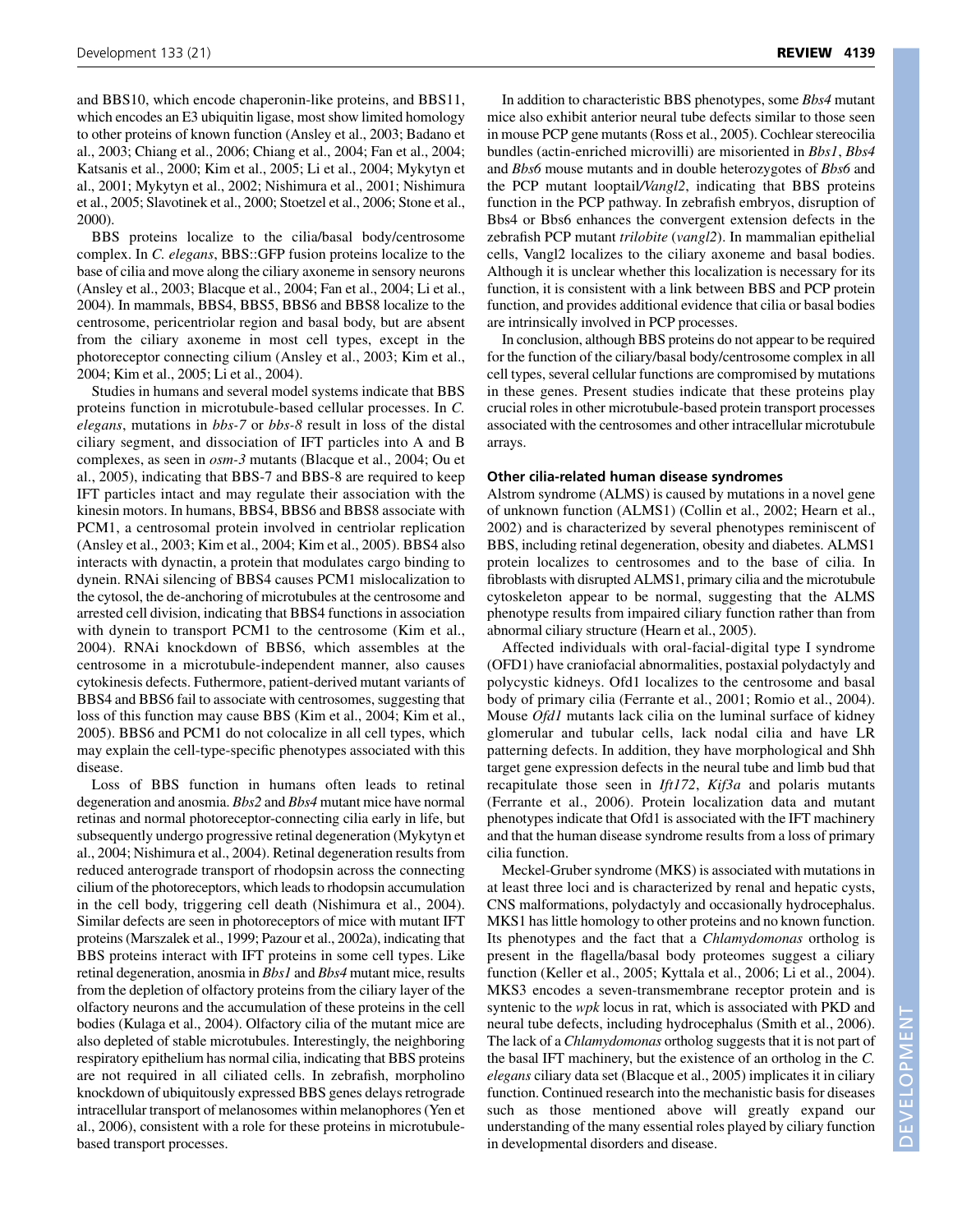### **Conclusions**

Ciliary function has recently been shown to be crucial in an increasingly diverse range of biological functions. The location of the cilium on the cell surface effectively positions it to function as an environmental sensor and vehicle to transfer information that affects important developmental decisions. The ciliary membrane and cytoplasm are relatively isolated from the cell body, which offers the advantage of compartmentalization, while the IFT machinery allows for rapid, and presumably regulated, transport of proteins between the cilium and the cell body. Recent discoveries indicate that cilia provide both inside-out signaling, such as the positioning of cilia to control the direction of extracellular fluid flow, and outside-in signaling, which modulates hedgehog signaling,  $Pdgf\alpha$ signaling and intracellular  $Ca^{2+}$  levels.

We now have considerable insight into the molecular and cellular basis of several ciliopathies, including cystic kidney disease, polydactyly and situs inversus. In others, such as the formation of hepatic and pancreatic cysts associated with some forms of PKD, the role of cilia is less well understood but may reflect similar mechanisms as those seen in the generation of renal cysts. A role for ciliary dysfunction in other pathologies, such as obesity and diabetes seen in BBS and ALMS remain enigmatic, but raises the intriguing possibility that ciliary/basal body function is involved in the regulation of glucose metabolism.

Almost all mammalian cells have a primary cilium, and although the functions of these cilia in some organs are now understood, the roles of cilia on many cell types and organs remain obscure. Although it is clear that the primary cilium has multiple functions, there does not yet seem to be a common denominator for all tissues. Ciliary functions are partially overlapping, but different phenotypes present in PKD, BBS, NPHP and other diseases indicates that many roles of cilia are compartmentalized and that specific diseases are a result of defects in specific aspects of cilia function. The diverse phenotypes caused by ciliary dysfunction could reflect variable expression of ciliary proteins in different cell and tissue types. Some ciliary proteins also appear to play multiple functional roles in cells. For example, Invs has been implicated in the coordination of the cell cycle, and as a molecular switch that regulates the canonical and non-canonical Wnt signaling pathways. Much remains to be carried out in order to understand fully the contribution of each of these factors to the spectrum of ciliary function. One of the challenges is to understand which of the many functions of cilia, or which combinations of functions are responsible for each developmental process. Many additional roles for ciliary proteins are likely to be uncovered and will greatly contribute to our understanding of developmental mechanisms and disease.

We thank A. B. Cadwallader, B. L. McMahan and A. L. Parks for their assistance and thoughtful comments on the manuscript. The authors research was supported by the NHLBI and the Huntsman Cancer Foundation (H.J.Y.).

#### **References**

- **Afzelius, B. A.** (1976). A human syndrome caused by immotile cilia. *Science* **193**, 317-319.
- **Afzelius, B. A.** (2004). Cilia-related diseases. *J. Pathol.* **204**, 470-477.
- **Ansley, S. J., Badano, J. L., Blacque, O. E., Hill, J., Hoskins, B. E., Leitch, C. C., Kim, J. C., Ross, A. J., Eichers, E. R., Teslovich, T. M. et al.** (2003). Basal body dysfunction is a likely cause of pleiotropic Bardet-Biedl syndrome. *Nature* **425**, 628-633.
- **Badano, J. L., Ansley, S. J., Leitch, C. C., Lewis, R. A., Lupski, J. R. and Katsanis, N.** (2003). Identification of a novel Bardet-Biedl syndrome protein, BBS7, that shares structural features with BBS1 and BBS2. *Am. J. Hum. Genet.* **72**, 650-658.
- **Banizs, B., Pike, M. M., Millican, C. L., Ferguson, W. B., Komlosi, P., Sheetz, J., Bell, P. D., Schwiebert, E. M. and Yoder, B. K.** (2005). Dysfunctional cilia lead to altered ependyma and choroid plexus function, and result in the formation of hydrocephalus. *Development* **132**, 5329-5339.
- **Barr, M. M. and Sternberg, P. W.** (1999). A polycystic kidney-disease gene homologue required for male mating behaviour in C. elegans. *Nature* **401**, 386- 389.
- **Barr, M. M., DeModena, J., Braun, D., Nguyen, C. Q., Hall, D. H. and Sternberg, P. W.** (2001). The Caenorhabditis elegans autosomal dominant polycystic kidney disease gene homologs lov-1 and pkd-2 act in the same pathway. *Curr. Biol.* **11**, 1341-1346.
- **Bartoloni, L., Blouin, J. L., Pan, Y., Gehrig, C., Maiti, A. K., Scamuffa, N., Rossier, C., Jorissen, M., Armengot, M., Meeks, M. et al.** (2002). Mutations in the DNAH11 (axonemal heavy chain dynein type 11) gene cause one form of situs inversus totalis and most likely primary ciliary dyskinesia. *Proc. Natl. Acad. Sci. USA* **99**, 10282-10286.
- **Bisgrove, B. W., Snarr, B. S., Emrazian, A. and Yost, H. J.** (2005). Polaris and Polycystin-2 in dorsal forerunner cells and Kupffer's vesicle are required for specification of the zebrafish left-right axis. *Dev. Biol.* **287**, 274-288.
- **Blacque, O. E., Reardon, M. J., Li, C., McCarthy, J., Mahjoub, M. R., Ansley, S. J., Badano, J. L., Mah, A. K., Beales, P. L., Davidson, W. S. et al.** (2004). Loss of C. elegans BBS-7 and BBS-8 protein function results in cilia defects and compromised intraflagellar transport. *Genes Dev.* **18**, 1630-1642.
- **Blacque, O. E., Perens, E. A., Boroevich, K. A., Inglis, P. N., Li, C., Warner, A., Khattra, J., Holt, R. A., Ou, G., Mah, A. K. et al.** (2005). Functional genomics of the cilium, a sensory organelle. *Curr. Biol.* **15**, 935-941.
- **Boletta, A. and Germino, G. G.** (2003). Role of polycystins in renal tubulogenesis. *Trends Cell Biol.* **13**, 484-492.
- **Bonnafe, E., Touka, M., AitLounis, A., Baas, D., Barras, E., Ucla, C., Moreau, A., Flamant, F., Dubruille, R., Couble, P. et al.** (2004). The transcription factor RFX3 directs nodal cilium development and left-right asymmetry specification. *Mol. Cell. Biol.* **24**, 4417-4427.
- **Bowers, A. J. and Boylan, J. F.** (2004). Nek8, a NIMA family kinase member, is overexpressed in primary human breast tumors. *Gene* **328**, 135-142.
- **Brailov, I., Bancila, M., Brisorgueil, M. J., Miquel, M. C., Hamon, M. and Verge, D.** (2000). Localization of 5-HT(6) receptors at the plasma membrane of neuronal cilia in the rat brain. *Brain Res.* **872**, 271-275.
- **Buceta, J., Ibanes, M., Rasskin-Gutman, D., Okada, Y., Hirokawa, N. and Izpisua-Belmonte, J. C.** (2005). Nodal cilia dynamics and the specification of the left/right axis in early vertebrate embryo development. *Biophys. J.* **89**, 2199- 2209.
- **Cano, D. A., Murcia, N. S., Pazour, G. J. and Hebrok, M.** (2004). Orpk mouse model of polycystic kidney disease reveals essential role of primary cilia in pancreatic tissue organization. *Development* **131**, 3457-3467.
- **Cartwright, J. H., Piro, O. and Tuval, I.** (2004). Fluid-dynamical basis of the embryonic development of left-right asymmetry in vertebrates. *Proc. Natl. Acad. Sci. USA* **101**, 7234-7239.
- **Chauvet, V., Tian, X., Husson, H., Grimm, D. H., Wang, T., Hiesberger, T., Igarashi, P., Bennett, A. M., Ibraghimov-Beskrovnaya, O., Somlo, S. et al.** (2004). Mechanical stimuli induce cleavage and nuclear translocation of the polycystin-1 C terminus. *J. Clin. Invest.* **114**, 1433-1443.
- **Chiang, A. P., Nishimura, D., Searby, C., Elbedour, K., Carmi, R., Ferguson, A. L., Secrist, J., Braun, T., Casavant, T., Stone, E. M. et al.** (2004). Comparative genomic analysis identifies an ADP-ribosylation factor-like gene as the cause of Bardet-Biedl syndrome (BBS3). *Am. J. Hum. Genet.* **75**, 475-484.
- **Chiang, A. P., Beck, J. S., Yen, H. J., Tayeh, M. K., Scheetz, T. E., Swiderski, R. E., Nishimura, D. Y., Braun, T. A., Kim, K. Y., Huang, J. et al.** (2006). Homozygosity mapping with SNP arrays identifies TRIM32, an E3 ubiquitin ligase, as a Bardet-Biedl syndrome gene (BBS11). *Proc. Natl. Acad. Sci. USA* **103**, 6287-6292.
- **Cole, D. G., Chinn, S. W., Wedaman, K. P., Hall, K., Vuong, T. and Scholey, J. M.** (1993). Novel heterotrimeric kinesin-related protein purified from sea urchin eggs. *Nature* **366**, 268-270.
- **Cole, D. G., Diener, D. R., Himelblau, A. L., Beech, P. L., Fuster, J. C. and Rosenbaum, J. L.** (1998). Chlamydomonas kinesin-II-dependent intraflagellar transport (IFT): IFT particles contain proteins required for ciliary assembly in Caenorhabditis elegans sensory neurons. *J. Cell Biol.* **141**, 993-1008.
- **Collin, G. B., Marshall, J. D., Ikeda, A., So, W. V., Russell-Eggitt, I., Maffei, P., Beck, S., Boerkoel, C. F., Sicolo, N., Martin, M. et al.** (2002). Mutations in ALMS1 cause obesity, type 2 diabetes and neurosensory degeneration in Alstrom syndrome. *Nat. Genet.* **31**, 74-78.
- **Corbit, K. C., Aanstad, P., Singla, V., Norman, A. R., Stainier, D. Y. and Reiter, J. F.** (2005). Vertebrate Smoothened functions at the primary cilium. *Nature* **437**, 1018-1021.
- **Delmas, P.** (2004). Polycystins: from mechanosensation to gene regulation. *Cell* **118**, 145-148.
- **Dwyer, N. D., Adler, C. E., Crump, J. G., L'Etoile, N. D. and Bargmann, C. I.** (2001). Polarized dendritic transport and the AP-1 mu1 clathrin adaptor UNC-101 localize odorant receptors to olfactory cilia. *Neuron* **31**, 277-287.
- **Eley, L., Yates, L. M. and Goodship, J. A.** (2005). Cilia and disease. *Curr. Opin. Genet. Dev.* **15**, 308-314.
- **Eliasson, R., Mossberg, B., Cammer, P. and Afzelius, B.** (1977). The immotilecilia syndrome: a congenital ciliary abnormality as an etiologic factor in chronic airway infections and male sterility. *N. Engl. J. Med.* **297**, 1.

T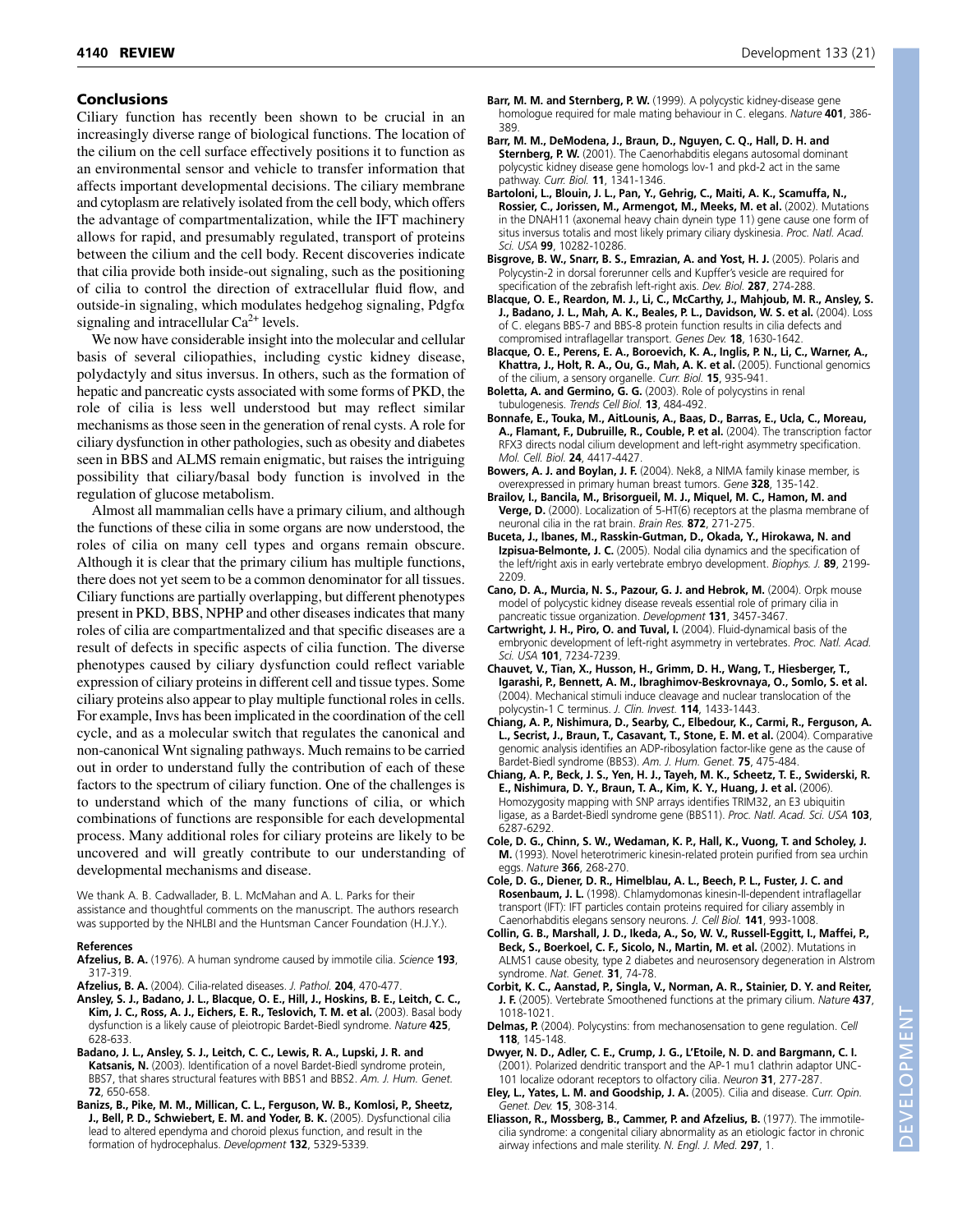**Essner, J. J., Amack, J. D., Nyholm, M. K., Harris, E. B. and Yost, H. J.** (2005). Kupffer's vesicle is a ciliated organ of asymmetry in the zebrafish embryo that initiates left-right development of the brain, heart and gut. *Development* **132**, 1247-1260.

**Evans, J. E., Snow, J. J., Gunnarson, A. L., Ou, G., Stahlberg, H., McDonald, K. L. and Scholey, J. M.** (2006). Functional modulation of IFT kinesins extends the sensory repertoire of ciliated neurons in Caenorhabditis elegans. *J. Cell Biol.* **172**, 663-669.

**Fan, Y., Esmail, M. A., Ansley, S. J., Blacque, O. E., Boroevich, K., Ross, A. J., Moore, S. J., Badano, J. L., May-Simera, H., Compton, D. S. et al.** (2004). Mutations in a member of the Ras superfamily of small GTP-binding proteins causes Bardet-Biedl syndrome. *Nat. Genet.* **36**, 989-993.

**Ferrante, M. I., Giorgio, G., Feather, S. A., Bulfone, A., Wright, V., Ghiani, M., Selicorni, A., Gammaro, L., Scolari, F., Woolf, A. S. et al.** (2001). Identification of the gene for oral-facial-digital type I syndrome. *Am. J. Hum. Genet.* **68**, 569-576.

**Ferrante, M. I., Zullo, A., Barra, A., Bimonte, S., Messaddeq, N., Studer, M., Dolle, P. and Franco, B.** (2006). Oral-facial-digital type I protein is required for primary cilia formation and left-right axis specification. *Nat. Genet.* **38**, 112- 117.

**Fischer, E., Legue, E., Doyen, A., Nato, F., Nicolas, J. F., Torres, V., Yaniv, M. and Pontoglio, M.** (2006). Defective planar cell polarity in polycystic kidney disease. *Nat. Genet.* **38**, 21-23.

**Hanaoka, K., Qian, F., Boletta, A., Bhunia, A. K., Piontek, K., Tsiokas, L., Sukhatme, V. P., Guggino, W. B. and Germino, G. G.** (2000). Co-assembly of polycystin-1 and -2 produces unique cation-permeable currents. *Nature* **408**, 990-994.

**Handel, M., Schulz, S., Stanarius, A., Schreff, M., Erdtmann-Vourliotis, M., Schmidt, H., Wolf, G. and Hollt, V.** (1999). Selective targeting of somatostatin receptor 3 to neuronal cilia. *Neuroscience* **89**, 909-926.

**Haycraft, C. J., Swoboda, P., Taulman, P. D., Thomas, J. H. and Yoder, B. K.** (2001). The C. elegans homolog of the murine cystic kidney disease gene Tg737 functions in a ciliogenic pathway and is disrupted in osm-5 mutant worms. *Development* **128**, 1493-1505.

**Haycraft, C. J., Banizs, B., Aydin-Son, Y., Zhang, Q., Michaud, E. J. and** Yoder, B. K. (2005). Gli2 and Gli3 localize to cilia and require the intraflagellar transport protein polaris for processing and function. *PLoS Genet.* **1**, e53.

**Hearn, T., Renforth, G. L., Spalluto, C., Hanley, N. A., Piper, K., Brickwood, S., White, C., Connolly, V., Taylor, J. F., Russell-Eggitt, I. et al.** (2002). Mutation of ALMS1, a large gene with a tandem repeat encoding 47 amino acids, causes Alstrom syndrome. *Nat. Genet.* **31**, 79-83.

**Hearn, T., Spalluto, C., Phillips, V. J., Renforth, G. L., Copin, N., Hanley, N. A. and Wilson, D. I.** (2005). Subcellular localization of ALMS1 supports involvement of centrosome and basal body dysfunction in the pathogenesis of obesity, insulin resistance, and type 2 diabetes. *Diabetes* **54**, 1581-1587.

**Hildebrandt, F., Otto, E., Rensing, C., Nothwang, H. G., Vollmer, M., Adolphs, J., Hanusch, H. and Brandis, M.** (1997). A novel gene encoding an SH3 domain protein is mutated in nephronophthisis type 1. *Nat. Genet.* **17**, 149-153.

**Hou, X., Mrug, M., Yoder, B. K., Lefkowitz, E. J., Kremmidiotis, G., D'Eustachio, P., Beier, D. R. and Guay-Woodford, L. M.** (2002). Cystin, a novel cilia-associated protein, is disrupted in the cpk mouse model of polycystic kidney disease. *J. Clin. Invest.* **109**, 533-540.

**Huangfu, D. and Anderson, K. V.** (2005). Cilia and Hedgehog responsiveness in the mouse. *Proc. Natl. Acad. Sci. USA* **102**, 11325-11330.

**Huangfu, D. and Anderson, K. V.** (2006). Signaling from Smo to Ci/Gli: conservation and divergence of Hedgehog pathways from Drosophila to vertebrates. *Development* **133**, 3-14.

**Huangfu, D., Liu, A., Rakeman, A. S., Murcia, N. S., Niswander, L. and Anderson, K. V.** (2003). Hedgehog signalling in the mouse requires intraflagellar transport proteins. *Nature* **426**, 83-87.

**Ibanez-Tallon, I., Heintz, N. and Omran, H.** (2003). To beat or not to beat: roles of cilia in development and disease. *Hum. Mol. Genet.* **12**, R27-R35.

**Ibanez-Tallon, I., Pagenstecher, A., Fliegauf, M., Olbrich, H., Kispert, A., Ketelsen, U. P., North, A., Heintz, N. and Omran, H.** (2004). Dysfunction of axonemal dynein heavy chain Mdnah5 inhibits ependymal flow and reveals a novel mechanism for hydrocephalus formation. *Hum. Mol. Genet.* **13**, 2133- 2141.

**Igarashi, P. and Somlo, S.** (2002). Genetics and pathogenesis of polycystic kidney disease. *J. Am. Soc. Nephrol.* **13**, 2384-2398.

**Jenkins, P. M., Hurd, T. W., Zhang, L., McEwen, D. P., Brown, R. L., Margolis, B., Verhey, K. J. and Martens, J. R.** (2006). Ciliary targeting of olfactory CNG channels requires the CNGB1b subunit and the kinesin-2 motor protein, KIF17. *Curr. Biol.* **16**, 1211-1216.

**Jurczyk, A., Gromley, A., Redick, S., San Agustin, J., Witman, G., Pazour, G. J., Peters, D. J. and Doxsey, S.** (2004). Pericentrin forms a complex with intraflagellar transport proteins and polycystin-2 and is required for primary cilia assembly. *J. Cell Biol.* **166**, 637-643.

**Katsanis, N., Beales, P. L., Woods, M. O., Lewis, R. A., Green, J. S., Parfrey, P. S., Ansley, S. J., Davidson, W. S. and Lupski, J. R.** (2000). Mutations in MKKS cause obesity, retinal dystrophy and renal malformations associated with Bardet-Biedl syndrome. *Nat. Genet.* **26**, 67-70.

**Keller, L. C., Romijn, E. P., Zamora, I., Yates, J. R., 3rd and Marshall, W. F.** (2005). Proteomic analysis of isolated chlamydomonas centrioles reveals orthologs of ciliary-disease genes. *Curr. Biol.* **15**, 1090-1098.

**Kim, J. C., Badano, J. L., Sibold, S., Esmail, M. A., Hill, J., Hoskins, B. E., Leitch, C. C., Venner, K., Ansley, S. J., Ross, A. J. et al.** (2004). The Bardet-Biedl protein BBS4 targets cargo to the pericentriolar region and is required for microtubule anchoring and cell cycle progression. *Nat. Genet.* **36**, 462-470.

**Kim, J. C., Ou, Y. Y., Badano, J. L., Esmail, M. A., Leitch, C. C., Fiedrich, E., Beales, P. L., Archibald, J. M., Katsanis, N., Rattner, J. B. et al.** (2005). MKKS/BBS6, a divergent chaperonin-like protein linked to the obesity disorder Bardet-Biedl syndrome, is a novel centrosomal component required for cytokinesis. *J. Cell Sci.* **118**, 1007-1020.

**Kozminski, K. G., Johnson, K. A., Forscher, P. and Rosenbaum, J. L.** (1993). A motility in the eukaryotic flagellum unrelated to flagellar beating. *Proc. Natl. Acad. Sci. USA* **90**, 5519-5523.

**Kramer-Zucker, A. G., Olale, F., Haycraft, C. J., Yoder, B. K., Schier, A. F. and Drummond, I. A.** (2005). Cilia-driven fluid flow in the zebrafish pronephros, brain and Kupffer's vesicle is required for normal organogenesis. *Development* **132**, 1907-1921.

**Kulaga, H. M., Leitch, C. C., Eichers, E. R., Badano, J. L., Lesemann, A., Hoskins, B. E., Lupski, J. R., Beales, P. L., Reed, R. R. and Katsanis, N.** (2004). Loss of BBS proteins causes anosmia in humans and defects in olfactory cilia structure and function in the mouse. *Nat. Genet.* **36**, 994-998.

**Kyttala, M., Tallila, J., Salonen, R., Kopra, O., Kohlschmidt, N., Paavola-Sakki, P., Peltonen, L. and Kestila, M.** (2006). MKS1, encoding a component of the flagellar apparatus basal body proteome, is mutated in Meckel syndrome. *Nat. Genet.* **38**, 155-157.

**Lager, D. J., Qian, Q., Bengal, R. J., Ishibashi, M. and Torres, V. E.** (2001). The pck rat: a new model that resembles human autosomal dominant polycystic kidney and liver disease. *Kidney Int.* **59**, 126-136.

**Li, J. B., Gerdes, J. M., Haycraft, C. J., Fan, Y., Teslovich, T. M., May-Simera, H., Li, H., Blacque, O. E., Li, L., Leitch, C. C. et al.** (2004). Comparative genomics identifies a flagellar and basal body proteome that includes the BBS5 human disease gene. *Cell* **117**, 541-552.

**Liu, A., Wang, B. and Niswander, L. A.** (2005). Mouse intraflagellar transport proteins regulate both the activator and repressor functions of Gli transcription factors. *Development* **132**, 3103-3111.

**Liu, S., Lu, W., Obara, T., Kuida, S., Lehoczky, J., Dewar, K., Drummond, I. A. and Beier, D. R.** (2002). A defect in a novel Nek-family kinase causes cystic kidney disease in the mouse and in zebrafish. *Development* **129**, 5839-5846.

**Low, S. H., Vasanth, S., Larson, C. H., Mukherjee, S., Sharma, N., Kinter, M. T., Kane, M. E., Obara, T. and Weimbs, T.** (2006). Polycystin-1, STAT6, and P100 function in a pathway that transduces ciliary mechanosensation and is activated in polycystic kidney disease. *Dev. Cell* **10**, 57-69.

**Mahjoub, M. R., Trapp, M. L. and Quarmby, L. M.** (2005). NIMA-related kinases defective in murine models of polycystic kidney diseases localize to primary cilia and centrosomes. *J. Am. Soc. Nephrol.* **16**, 3485-3489.

**Marszalek, J. R., Ruiz-Lozano, P., Roberts, E., Chien, K. R. and Goldstein, L. S.** (1999). Situs inversus and embryonic ciliary morphogenesis defects in mouse mutants lacking the KIF3A subunit of kinesin-II. *Proc. Natl. Acad. Sci. USA* **96**, 5043-5048.

**Martinez-Campos, M., Basto, R., Baker, J., Kernan, M. and Raff, J. W.** (2004). The Drosophila pericentrin-like protein is essential for cilia/flagella function, but appears to be dispensable for mitosis. *J. Cell Biol.* **165**, 673-683.

**May, S. R., Ashique, A. M., Karlen, M., Wang, B., Shen, Y., Zarbalis, K., Reiter, J., Ericson, J. and Peterson, A. S.** (2005). Loss of the retrograde motor for IFT disrupts localization of Smo to cilia and prevents the expression of both activator and repressor functions of Gli. *Dev. Biol.* **287**, 378-389.

**McGrath, J., Somlo, S., Makova, S., Tian, X. and Brueckner, M.** (2003). Two populations of node monocilia initiate left-right asymmetry in the mouse. *Cell* **114**, 61-73.

**Menco, B. P.** (1994). Ultrastructural aspects of olfactory transduction and perireceptor events. *Semin. Cell Biol.* **5**, 11-24.

**Mitchell, D. R. and Nakatsugawa, M.** (2004). Bend propagation drives central pair rotation in Chlamydomonas reinhardtii flagella. *J. Cell Biol.* **166**, 709-715.

**Mochizuki, T., Saijoh, Y., Tsuchiya, K., Shirayoshi, Y., Takai, S., Taya, C., Yonekawa, H., Yamada, K., Nihei, H., Nakatsuji, N. et al.** (1998). Cloning of inv, a gene that controls left/right asymmetry and kidney development. *Nature* **395**, 177-181.

**Mollet, G., Salomon, R., Gribouval, O., Silbermann, F., Bacq, D., Landthaler, G., Milford, D., Nayir, A., Rizzoni, G., Antignac, C. et al.** (2002). The gene mutated in juvenile nephronophthisis type 4 encodes a novel protein that interacts with nephrocystin. *Nat. Genet.* **32**, 300-305.

**Morgan, D., Eley, L., Sayer, J., Strachan, T., Yates, L. M., Craighead, A. S. and Goodship, J. A.** (2002a). Expression analyses and interaction with the anaphase promoting complex protein Apc2 suggest a role for inversin in primary cilia and involvement in the cell cycle. *Hum. Mol. Genet.* **11**, 3345-3350.

**Morgan, D., Goodship, J., Essner, J. J., Vogan, K. J., Turnpenny, L., Yost, H. J.,**

T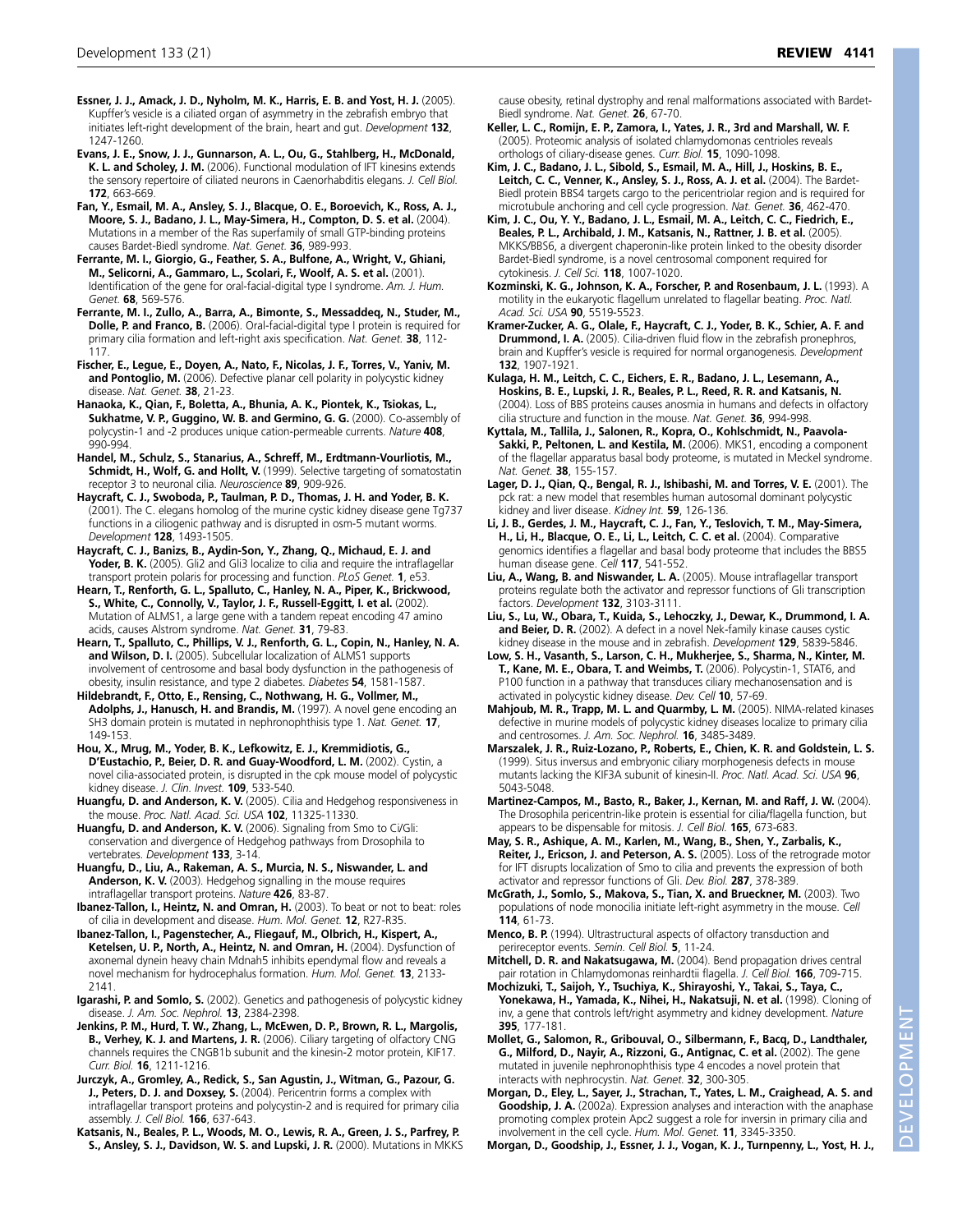**Tabin, C. J. and Strachan, T.** (2002b). The left-right determinant inversin has highly conserved ankyrin repeat and IQ domains and interacts with calmodulin. *Hum. Genet.* **110**, 377-384.

**Murcia, N. S., Richards, W. G., Yoder, B. K., Mucenski, M. L., Dunlap, J. R. and Woychik, R. P.** (2000). The Oak Ridge Polycystic Kidney (orpk) disease gene is required for left-right axis determination. *Development* **127**, 2347-2355.

**Mykytyn, K., Braun, T., Carmi, R., Haider, N. B., Searby, C. C., Shastri, M., Beck, G., Wright, A. F., Iannaccone, A., Elbedour, K. et al.** (2001). Identification of the gene that, when mutated, causes the human obesity syndrome BBS4. *Nat. Genet.* **28**, 188-191.

**Mykytyn, K., Nishimura, D. Y., Searby, C. C., Shastri, M., Yen, H. J., Beck, J. S., Braun, T., Streb, L. M., Cornier, A. S., Cox, G. F. et al.** (2002). Identification of the gene (BBS1) most commonly involved in Bardet-Biedl syndrome, a complex human obesity syndrome. *Nat. Genet.* **31**, 435-438.

**Mykytyn, K., Mullins, R. F., Andrews, M., Chiang, A. P., Swiderski, R. E., Yang, B., Braun, T., Casavant, T., Stone, E. M. and Sheffield, V. C.** (2004). Bardet-Biedl syndrome type 4 (BBS4)-null mice implicate Bbs4 in flagella formation but not global cilia assembly. *Proc. Natl. Acad. Sci. USA* **101**, 8664- 8669.

**Nauli, S. M., Alenghat, F. J., Luo, Y., Williams, E., Vassilev, P., Li, X., Elia, A. E., Lu, W., Brown, E. M., Quinn, S. J. et al.** (2003). Polycystins 1 and 2 mediate mechanosensation in the primary cilium of kidney cells. *Nat. Genet.* **33**, 129- 137.

**Nishimura, D. Y., Searby, C. C., Carmi, R., Elbedour, K., Van Maldergem, L., Fulton, A. B., Lam, B. L., Powell, B. R., Swiderski, R. E., Bugge, K. E. et al.** (2001). Positional cloning of a novel gene on chromosome 16q causing Bardet-Biedl syndrome (BBS2). *Hum. Mol. Genet.* **10**, 865-874.

**Nishimura, D. Y., Fath, M., Mullins, R. F., Searby, C., Andrews, M., Davis, R., Andorf, J. L., Mykytyn, K., Swiderski, R. E., Yang, B. et al.** (2004). Bbs2-null mice have neurosensory deficits, a defect in social dominance, and retinopathy associated with mislocalization of rhodopsin. *Proc. Natl. Acad. Sci. USA* **101**, 16588-16593.

**Nishimura, D. Y., Swiderski, R. E., Searby, C. C., Berg, E. M., Ferguson, A. L., Hennekam, R., Merin, S., Weleber, R. G., Biesecker, L. G., Stone, E. M. et al.** (2005). Comparative genomics and gene expression analysis identifies BBS9, a new Bardet-Biedl syndrome gene. *Am. J. Hum. Genet.* **77**, 1021-1033.

**Nonaka, S., Tanaka, Y., Okada, Y., Takeda, S., Harada, A., Kanai, Y., Kido, M. and Hirokawa, N.** (1998). Randomization of left-right asymmetry due to loss of nodal cilia generating leftward flow of extraembryonic fluid in mice lacking KIF3B motor protein. *Cell* **95**, 829-837.

**Nonaka, S., Shiratori, H., Saijoh, Y. and Hamada, H.** (2002). Determination of left-right patterning of the mouse embryo by artificial nodal flow. *Nature* **418**, 96-99.

**Nonaka, S., Yoshiba, S., Watanabe, D., Ikeuchi, S., Goto, T., Marshall, W. F. and Hamada, H.** (2005). De novo formation of left-right asymmetry by posterior tilt of nodal cilia. *PLoS Biol.* **3**, e268.

**Nurnberger, J., Bacallao, R. L. and Phillips, C. L.** (2002). Inversin forms a complex with catenins and N-cadherin in polarized epithelial cells. *Mol. Biol. Cell* **13**, 3096-3106.

**Okada, Y., Nonaka, S., Tanaka, Y., Saijoh, Y., Hamada, H. and Hirokawa, N.** (1999). Abnormal nodal flow precedes situs inversus in iv and inv mice. *Mol. Cell* **4**, 459-468.

**Okada, Y., Takeda, S., Tanaka, Y., Belmonte, J. C. and Hirokawa, N.** (2005). Mechanism of nodal flow: a conserved symmetry breaking event in left-right axis determination. *Cell* **121**, 633-644.

**Olbrich, H., Haffner, K., Kispert, A., Volkel, A., Volz, A., Sasmaz, G., Reinhardt, R., Hennig, S., Lehrach, H., Konietzko, N. et al.** (2002). Mutations in DNAH5 cause primary ciliary dyskinesia and randomization of left–right asymmetry. *Nat. Genet.* **30**, 143-144.

**Olbrich, H., Fliegauf, M., Hoefele, J., Kispert, A., Otto, E., Volz, A., Wolf, M. T., Sasmaz, G., Trauer, U., Reinhardt, R. et al.** (2003). Mutations in a novel gene, NPHP3, cause adolescent nephronophthisis, tapeto-retinal degeneration and hepatic fibrosis. *Nat. Genet.* **34**, 455-459.

**Otto, E., Hoefele, J., Ruf, R., Mueller, A. M., Hiller, K. S., Wolf, M. T., Schuermann, M. J., Becker, A., Birkenhager, R., Sudbrak, R. et al.** (2002). A gene mutated in nephronophthisis and retinitis pigmentosa encodes a novel protein, nephroretinin, conserved in evolution. *Am. J. Hum. Genet.* **71**, 1161- 1167.

**Otto, E. A., Schermer, B., Obara, T., O'Toole, J. F., Hiller, K. S., Mueller, A. M., Ruf, R. G., Hoefele, J., Beekmann, F., Landau, D. et al.** (2003). Mutations in INVS encoding inversin cause nephronophthisis type 2, linking renal cystic disease to the function of primary cilia and left-right axis determination. *Nat. Genet.* **34**, 413-420.

**Otto, E. A., Loeys, B., Khanna, H., Hellemans, J., Sudbrak, R., Fan, S., Muerb, U., O'Toole, J. F., Helou, J., Attanasio, M. et al.** (2005). Nephrocystin-5, a ciliary IQ domain protein, is mutated in Senior-Loken syndrome and interacts with RPGR and calmodulin. *Nat. Genet.* **37**, 282-288.

**Ou, G., Blacque, O. E., Snow, J. J., Leroux, M. R. and Scholey, J. M.** (2005). Functional coordination of intraflagellar transport motors. *Nature* **436**, 583- 587.

**Park, T. J., Gray, R. S., Sato, A., Habas, R. and Wallingford, J. B.** (2005). Subcellular localization and signaling properties of dishevelled in developing vertebrate embryos. *Curr. Biol.* **15**, 1039-1044.

Park, T. J., Haigo, S. L. and Wallingford, J. B. (2006). Ciliogenesis defects in embryos lacking inturned or fuzzy function are associated with failure of planar cell polarity and Hedgehog signaling. *Nat. Genet.* **38**, 303-311.

**Pazour, G. J., Wilkerson, C. G. and Witman, G. B.** (1998). A dynein light chain is essential for the retrograde particle movement of intraflagellar transport (IFT). *J. Cell Biol.* **141**, 979-992.

**Pazour, G. J., Baker, S. A., Deane, J. A., Cole, D. G., Dickert, B. L., Rosenbaum, J. L., Witman, G. B. and Besharse, J. C.** (2002a). The intraflagellar transport protein, IFT88, is essential for vertebrate photoreceptor assembly and maintenance. *J. Cell Biol.* **157**, 103-113.

**Pazour, G. J., San Agustin, J. T., Follit, J. A., Rosenbaum, J. L. and Witman, G. B.** (2002b). Polycystin-2 localizes to kidney cilia and the ciliary level is elevated in orpk mice with polycystic kidney disease. *Curr. Biol.* **12**, R378-R380.

**Pedersen, L. B., Geimer, S., Sloboda, R. D. and Rosenbaum, J. L.** (2003). The Microtubule plus end-tracking protein EB1 is localized to the flagellar tip and basal bodies in Chlamydomonas reinhardtii. *Curr. Biol.* **13**, 1969-1974.

**Pennarun, G., Escudier, E., Chapelin, C., Bridoux, A. M., Cacheux, V., Roger, G., Clement, A., Goossens, M., Amselem, S. and Duriez, B.** (1999). Loss-offunction mutations in a human gene related to Chlamydomonas reinhardtii dynein IC78 result in primary ciliary dyskinesia. *Am. J. Hum. Genet.* **65**, 1508- 1519.

**Pennekamp, P., Karcher, C., Fischer, A., Schweickert, A., Skryabin, B., Horst, J., Blum, M. and Dworniczak, B.** (2002). The ion channel polycystin-2 is required for left-right axis determination in mice. *Curr. Biol.* **12**, 938-943.

Perantoni, A. O. (2003). Renal development: perspectives on a Wnt-dependent process. *Semin. Cell Dev. Biol.* **14**, 201-208.

**Piperno, G., Siuda, E., Henderson, S., Segil, M., Vaananen, H. and Sassaroli, M.** (1998). Distinct mutants of retrograde intraflagellar transport (IFT) share similar morphological and molecular defects. *J. Cell Biol.* **143**, 1591-1601.

**Praetorius, H. A. and Spring, K. R.** (2001). Bending the MDCK cell primary cilium increases intracellular calcium. *J. Membr. Biol.* **184**, 71-79.

**Qin, H., Rosenbaum, J. L. and Barr, M. M.** (2001). An autosomal recessive polycystic kidney disease gene homolog is involved in intraflagellar transport in C. elegans ciliated sensory neurons. *Curr. Biol.* **11**, 457-461.

**Qin, H., Burnette, D. T., Bae, Y. K., Forscher, P., Barr, M. M. and Rosenbaum, J. L.** (2005). Intraflagellar transport is required for the vectorial movement of TRPV channels in the ciliary membrane. *Curr. Biol.* **15**, 1695-1699.

**Rana, A. A., Barbera, J. P., Rodriguez, T. A., Lynch, D., Hirst, E., Smith, J. C. and Beddington, R. S.** (2004). Targeted deletion of the novel cytoplasmic dynein mD2LIC disrupts the embryonic organiser, formation of the body axes and specification of ventral cell fates. *Development* **131**, 4999-5007.

**Rohlich, P.** (1975). The sensory cilium of retinal rods is analogous to the transitional zone of motile cilia. *Cell Tissue Res.* **161**, 421-430.

**Romio, L., Fry, A. M., Winyard, P. J., Malcolm, S., Woolf, A. S. and Feather, S. A.** (2004). OFD1 is a centrosomal/basal body protein expressed during mesenchymal-epithelial transition in human nephrogenesis. *J. Am. Soc. Nephrol.* **15**, 2556-2568.

**Ross, A. J., May-Simera, H., Eichers, E. R., Kai, M., Hill, J., Jagger, D. J., Leitch, C. C., Chapple, J. P., Munro, P. M., Fisher, S. et al.** (2005). Disruption of Bardet-Biedl syndrome ciliary proteins perturbs planar cell polarity in vertebrates. *Nat. Genet.* **37**, 1135-1140.

**Sarmah, B., Latimer, A. J., Appel, B. and Wente, S. R.** (2005). Inositol polyphosphates regulate zebrafish left-right asymmetry. *Dev. Cell* **9**, 133-145.

**Saunier, S., Calado, J., Heilig, R., Silbermann, F., Benessy, F., Morin, G., Konrad, M., Broyer, M., Gubler, M. C., Weissenbach, J. et al.** (1997). A novel gene that encodes a protein with a putative src homology 3 domain is a candidate gene for familial juvenile nephronophthisis. *Hum. Mol. Genet.* **6**, 2317-2323.

**Sayer, J. A., Otto, E. A., O'Toole, J. F., Nurnberg, G., Kennedy, M. A., Becker, C., Hennies, H. C., Helou, J., Attanasio, M., Fausett, B. V. et al.** (2006). The centrosomal protein nephrocystin-6 is mutated in Joubert syndrome and activates transcription factor ATF4. *Nat. Genet.* **38**, 674-681.

**Schneider, L., Clement, C. A., Teilmann, S. C., Pazour, G. J., Hoffmann, E. K., Satir, P. and Christensen, S. T.** (2005). PDGFRalphaalpha signaling is regulated through the primary cilium in fibroblasts. *Curr. Biol.* **15**, 1861-1866.

**Shiratori, H. and Hamada, H.** (2006). The left-right axis in the mouse: from origin to morphology. *Development* **133**, 2095-2104.

**Signor, D., Wedaman, K. P., Orozco, J. T., Dwyer, N. D., Bargmann, C. I., Rose, L. S. and Scholey, J. M.** (1999). Role of a class DHC1b dynein in retrograde transport of IFT motors and IFT raft particles along cilia, but not dendrites, in chemosensory neurons of living Caenorhabditis elegans. *J. Cell Biol.* **147**, 519-530.

**Simons, M., Gloy, J., Ganner, A., Bullerkotte, A., Bashkurov, M., Kronig, C., Schermer, B., Benzing, T., Cabello, O. A., Jenny, A. et al.** (2005). Inversin, the gene product mutated in nephronophthisis type II, functions as a molecular switch between Wnt signaling pathways. *Nat. Genet.* **37**, 537-543.

**Siroky, B. J., Ferguson, W. B., Fuson, A. L., Xie, Y., Fintha, A., Komlosi, P.,**

T